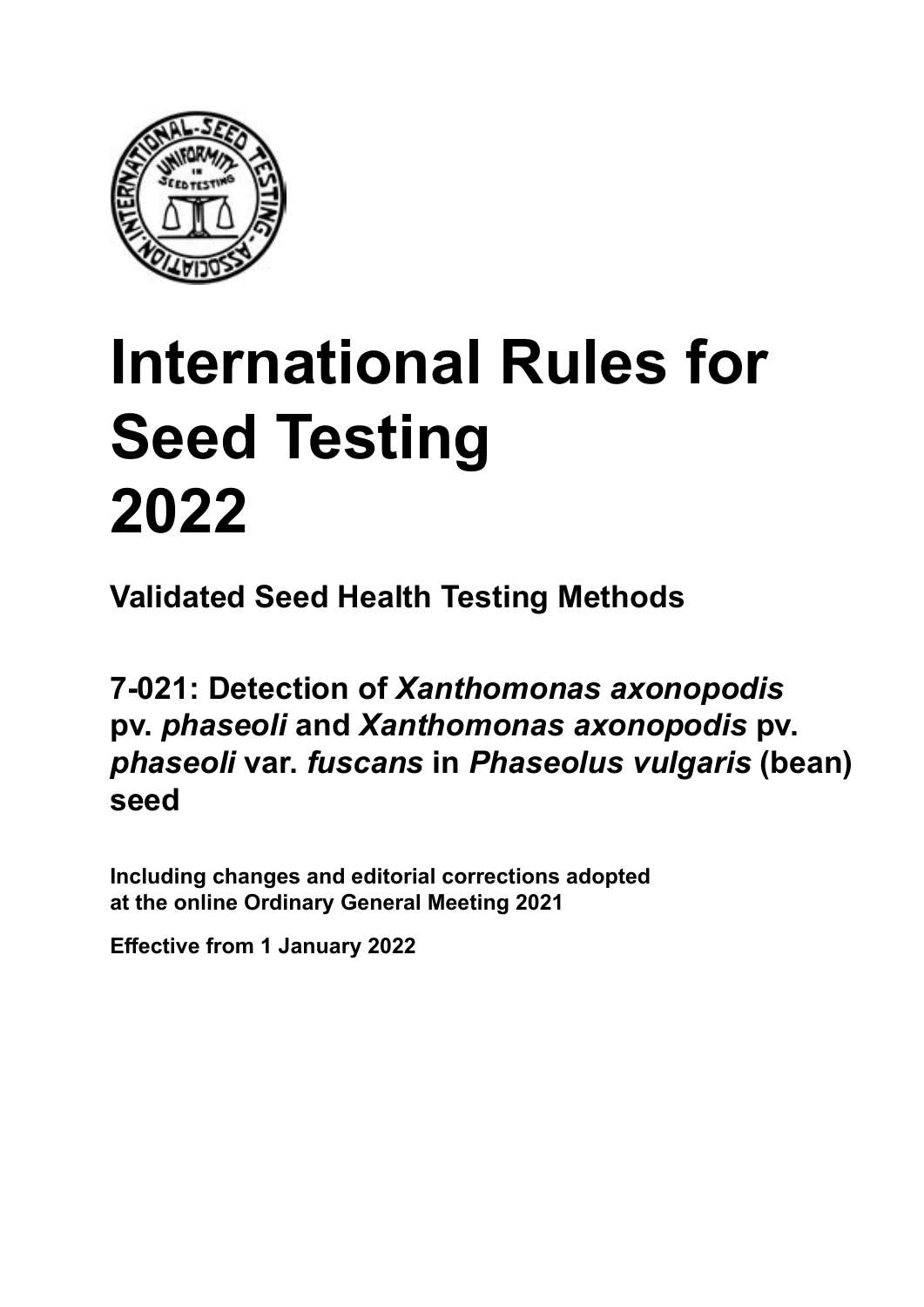### **Validation reports**

See References. Copies are available by e-mail from the<br>ISTA Secretariat at ista.office@ista.ch. ISTA Secretariat at ista.office@ista.ch.

lems relating to this method to the ISTA Seed Health Com-<br>mittee, c/o ISTA Secretariat. mittee, c/o ISTA Secretariat.<br>i Please send comments, suggestions or reports of prob-

## **Limitation de responsabilité Disclaimer**

Whilst ISTA has taken care to ensure the accuracy of the<br>methods and information described in this method description, ISTA shall not be liable for any loss or damage, etc.<br>resulting from the use of this method.<br>. resulting from the use of this method. Whilst ISTA has taken care to ensure the accuracy of the methods and information described in this method descrip-<br>tion, ISTA shall not be liable for any loss or damage, etc. tion, ISTA shall not be liable for any loss or damage, etc.<br>resulting from the use of this method.

## **Medidas de seguridad Sicherheitsmaßnahmen Sécurité Safety precautions**

Ensure you are familiar with hazard data and take Ensure you are familiar with hazard data and take<br>appropriate safety precautions, especially during weighing out of ingredients. It is assumed that persons carrying out this test are in a laboratory suitable for carrying out microbiological procedures and familiar with the principles of Good Laboratory Practice, Good Microbiological Practice, and aseptic techniques. Dispose of all waste materials in an appropriate way (e.g. autoclaving, disinfection) and in accordance with local health, environmental and safety regulations. Glade 7: Validated Deed Health Testing holes by Safety precentions<br>
Validation reports<br>
On Reference, Cusine are analisie by e-rust force in Europe you are "antiler edit based date and since<br>
Since Research at the CN-Searc microbiological procedures and familiar with the principles<br>of Good Laboratory Practice, Good Microbiological Practice,<br>and aseptic techniques. Dispose of all waste materials in<br>an appropriate way (e.g. autoclaving, disinf fallstoffe sind auf geeignete Weise und entsprechend der vor Ort über und Umwelt-<br>Sicherheits- und Umwelt- und Umwelt-Effective Counter of Nicholas Devel Teach Teach Teach Devel Safety precedutions<br>
Validation reports<br>
Safety precedution reports and the symbol state of the sementic of the symbol state of the based delay and share<br>
Propose of Good Laboratory Practice, Good Microbiological Practice,<br>and aseptic techniques. Dispose of all waste materials in<br>an appropriate way (e.g. autoclaving, disinfection) and in Validation reports<br>
Since The Texture 1988 and the system of the Since Theorem and the Since Theorem and the system of the Since The Since The Since The Since The Since The Since The Since The Since The Since The Since The Ensure you are familiar with hazard data and take<br>appropriate safety precautions, especially during weighing<br>out of ingredients. It is assumed that persons carrying<br>out this test are in a laboratory suitable for carrying o

## **Nota sobre el uso de traducciones Anmerkung zur Benutzung der Übersetzungen Note on the use of the translations**

The electronic version of the International Rules for Seed Testing includes the English, French, German and Spanish versions. If there are any questions on interpretation of the ISTA Rules, the English version is the definitive version. The electronic version of the International Rules for Seed Testing includes the English,<br>French, German and Spanish versions. If there are any questions on interpretation of the<br>ISTA Rules, the English version is the defin The electronic version of the International Rules for Seed Testing includes the English,<br>French, German and Spanish versions. If there are any questions on interpretation of the

Published by **Extending Association (ISTA)** The International Seed Testing Association (ISTA) Zürichstr. 50, CH-8303 Bassersdorf, Switzerland

© 2022 International Seed Testing Association (ISTA)

Alle Rechte vorbehalten. Kein Teil dieses Werkes darf in irgendwelcher Form oder durch Online ISSN 2310-3655

All rights reserved. No part of this publication may be reproduced, stored in any retrieval All rights reserved. No part of this publication may be reproduced, stored in any retrieval<br>system or transmitted in any form or by any means, electronic, mechanical, photocopying,<br>recording or otherwise, without prior per recording or otherwise, without prior permis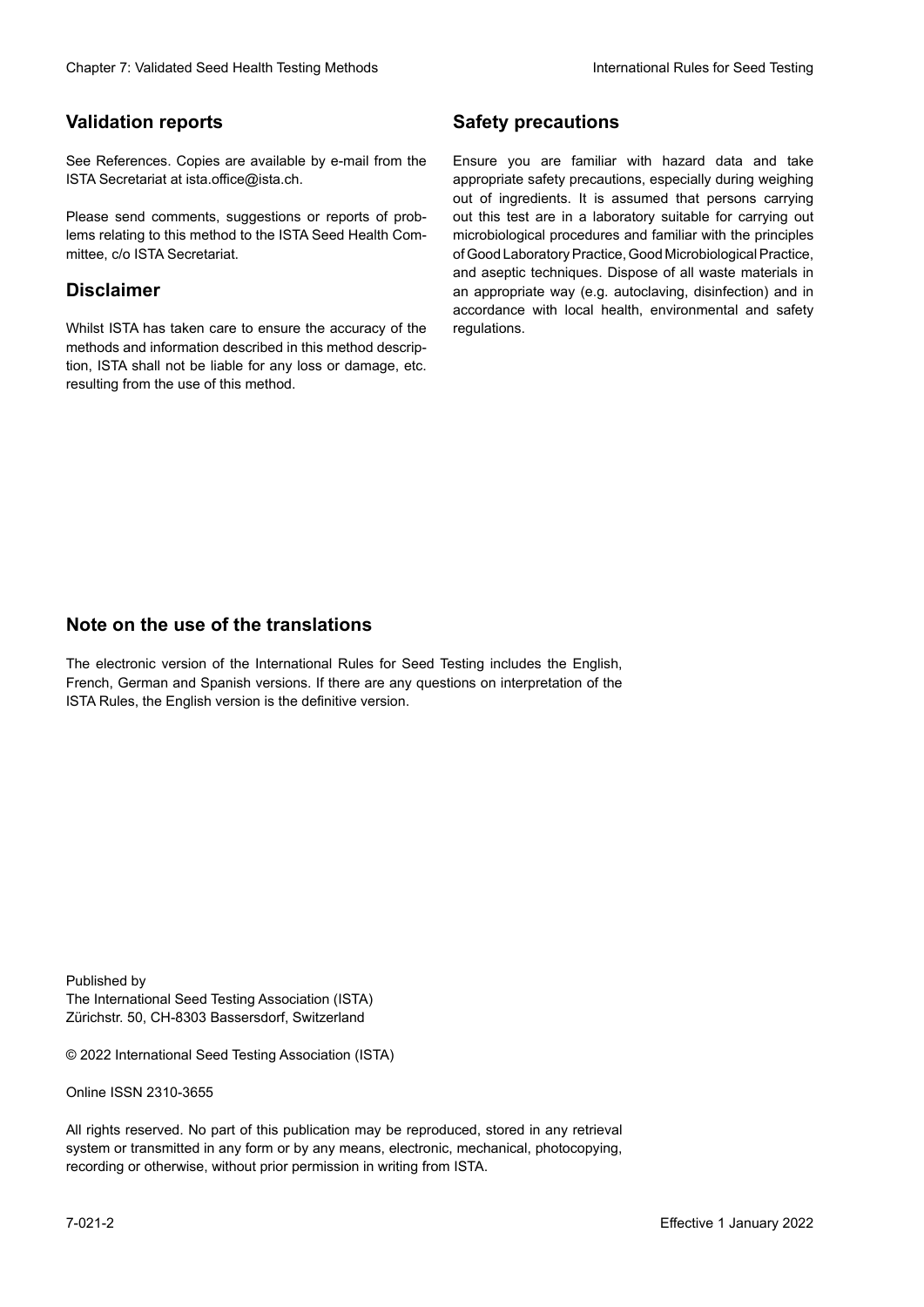# 7-021: Detection of *Xanthomonas axonopodis* pv. phaseoli and *Xanthomonas axonopodis* pv. *phaseoli* var. *fuscans* in *Phaseolus vulgaris* (bean) seed

**Hospedante:** *Phaseolus vulgaris* L. **Wirtspflanze:** *Phaseolus vulgaris* L. **Hôte :** *Phaseolus vulgaris* L. **Host:** *Phaseolus vulgaris* L.

- **Pathogen(s):** Xanthomonas axonopodis pv. phaseoli<br>(Smith) Vauterin, Hoste, Kersters & Swings, syn.<br>X. campestris pv. phaseoli (Smith) Dye; Xanthomonas<br>axonopodis pv. phaseoli var. fuscans Vauterin, Hoste,<br>Kersters & Swing (Smith) Vauterin, Hoste, Kersters & Swings, syn.<br>  $Y$  campastris by phaseoli (Smith) Dye: Yanthomonas *campestris* pv. *phaseoli* (Smith) Dye; *Xanthomonas X*. *campestris* pv. *phaseoli* (Smith) Dye; *Xanthomonas axonopodis* pv. *phaseoli* var. *fuscans* Vauterin, Hoste, Dye; *Xanthomonas axonopodis* pv. *phaseoli* var. *axonopodis* pv. *phaseoli* var. *fuscans* Vauterin, Hoste, Kersters & Swings, syn. *X*. *campestris* pv. *phaseoli* var. *fuscans* Vauterin, Hoste, Kersters & Swings, syn. *X*. Kersters & Swings, syn. *X*. *campestris* pv. *phaseoli fuscans* (Burkholder) Starr & Burkholder *campestris* pv. *phaseoli* var. *fuscans* (Burkholder) Starr van. Justuns (1 *var*. *fuscans* (Burkholder) Starr & Burkholder var. *fuscans* (Burkholder) Starr & Burkholder
- **Preparado por:** ISTA; International Seed Health Initiati-**Example Crops, ISTA, International Seed Health Initia**tive for Vegetable Crops, ISF (ISHI-Veg) **Preparé par :** ISTA ; International Seed Health Initiative **Prepared by:** ISTA; International Seed Health Initia-

 $\overline{A}$  ,  $\overline{A}$  ,  $\overline{A}$  ,  $\overline{A}$  ,  $\overline{A}$  ,  $\overline{A}$  ,  $\overline{A}$  ,  $\overline{A}$  ,  $\overline{A}$  ,  $\overline{A}$  ,  $\overline{A}$  ,  $\overline{A}$  ,  $\overline{A}$  ,  $\overline{A}$  ,  $\overline{A}$  ,  $\overline{A}$  ,  $\overline{A}$  ,  $\overline{A}$  ,  $\overline{A}$  ,  $\overline{A}$  , Authors: Grimault V.<sup>2</sup>, Olivier V.<sup>2</sup>, Rolland M.<sup>3</sup>, Darrasse A.<sup>4</sup> & Jacques M. A.<sup>4</sup> <sup>1</sup>GEVES-SNES, rue Georges Morel, B.P. 90024, 49071 Beaucouzé CEDEX, France E-mail: valerie.grimault@geves.fr <sup>2</sup>ANSES-Plant health laboratory, 7 rue Jean Dixméras, 49044 Angers CEDEX 01, France E-mail: valerie.olivier@anses.fr <sup>3</sup>BioGEVES, rue Georges Morel, B.P. 90024, 49071 Beaucouzé CEDEX, France E-mail: mathieu.rolland@geves.fr <sup>4</sup>INRA, UMR1345 IRHS, SFR 149 Quasav, Bâtiment C, 42, rue Georges Morel, BP 60057, F-49071 Beaucouzé CEDEX, France E-mail: Marie-Agnes.Jacques@angers.inra.fr E-mail: Marie-Agnes.Jacques@angers.inra.fr **Auteurs :** Grimault V.1 , Olivier V.2 , Rolland M.3 , Dar-Authors: Grimault V.<sup>1</sup>, Olivier V.<sup>2</sup>, Rolland M.<sup>3</sup>, Dar-International Rule International Rule Chapter Company Chapter 2: Validated Seed Testing Chapter 2: **Chapter 2: Validated Seed Testing Chapter 2: Validated Seed Testing Chapter 2: Validated Seed Testing Chapter 2: Validate** 

#### Versión 1.0, 2006-02-22 **Revision history**

- Version 1.0, 2006-02-22<br>Version 2.0, 2006-08-18
- Version 2.0, 2006-08-18
- $\frac{1}{2010}$  de control  $\frac{1}{2010}$  $\epsilon$   $\epsilon$  $Version 2.1, 2010-01-01$ : Editorial change to Critical  $\text{control points}$ Version 1.0, 2006-02-22<br>Version 2.0, 2006-08-18<br>Version 2.1, 2010-01-01: Editorial change to Critical Version 2.1, 2010-01-01: Editorial change to Critical<br>
control points control points
- $\frac{1}{2}$  prusba de patogenicidad de patogenicidad de patogenicidad de patogenicidad de patogenicidad de patogenicidad de patogenicia de patogenicidad de patogenicidad de patogenicia de patogenicia de patogenicia de patog Versión 2.2, 2012-01-01: Definición de la también de la también de la también de la también de la también de l Version  $2.2, 2012, 01.01$ : Notice recepting review of Version 3.0, 2014-01-01: Neuer Pathogenitätstest révision du pouvoir patrons du pouvoir patrons du pouvoir par la pouvoir par la pouvoir par la provincia de la<br>Décembre du pouvoir par la pouvoir par la pouvoir par la pouvoir de la pouvoir de la pouvoir de la pouvoir le Version 2.2, 2012-01-01: Notice regarding review of<br>
represented that pathogenicity test
- paint person 2.3, 2013-01-01: Definition of sample size
- Versión 2.9, 2019-01-01: Deminion of sample size  $\sum_{i=1}^{\infty}$  and  $\sum_{i=1}^{\infty}$  and  $\sum_{i=1}^{\infty}$  eliminately assay all  $\frac{1}{2}$  $\frac{1}{2}$ , 20 version 3.0,  $2017-01$ : Two painogenicity assay and<br> $PCD$ len kst, common hanne of host added  $\frac{1}{\sqrt{N}}$ . Separation  $\frac{3.1 \times 0.17}{N}$  and  $\frac{3.1 \times 0.17}{N}$  and  $\frac{3.1 \times 0.17}{N}$  and  $\frac{3.1 \times 0.17}{N}$  and  $\frac{3.1 \times 0.17}{N}$  and  $\frac{3.1 \times 0.17}{N}$  and  $\frac{3.1 \times 0.17}{N}$  and Version 2.9, 2019-01-01. Demntion of sample size Version 3.0, 2014-01-01: New pathogenicity assay and  $R = 1 + \frac{1}{2}$ T CK (CSI, COMMON HAME OF HOST added PCR test; common name of host added
- Versión 3.1, 2017-01-01. Materials: húmoris of 1 european dishes for media deleted; Method: steps 8.1 & 8.5 modified; Reporting results revised; CCP  $(k)$ modified<br>modified  $8.5$  uberarbeitetet in Berling der Ergebnisse  $\frac{1}{2}$ modified Version 3.1, 2017-01-01: Materials: numbers of Petri
- versión 3.2, 2021-01-01: Safety precautions, Sample size and Methods revised Version 3.2, 2021-01-01: Safety precautions, Sample

# **Background**

This method is derived from the validation studies carried<br>out by ISTA in 2003 and 2011 in collaboration with the out by ISTA in 2003 and 2011, in collaboration with the encey is firm from above and forty, in connectance with the International Seed Health Initiative for Vegetable Crops, meenanden seed Treatan Intuative for vegetasie erops,<br>ISF (ISHI-Veg) (Sheppard & Remeeus, 2005). For routine<br>testing of heap good a combination of two complements testing of bean seed a combination of two complementary binación de dos medias seus de dos mediantes de dos complementary<br>semi-selective media, Milk Tween™ agar (MT) and *X*. agar (MT) and A.<br>campestris pro *phaseolices* (MCD1) is generous and all campestris pv. *phaseoli* agar (XCP1), is recommended with a pathogenicity test to confirm suspect isolates. International Seed Health Initiative for Vegetable Crops,<br>ISF (ISHI-Veg)(Sheppard & Remeeus, 2005). For routine<br>testing of bean seed a combination of two complementary<br>semi-selective media, Milk Tween<sup>TM</sup> agar (MT) and X. ISF (ISHI-Veg)(Sheppard & Remeeus, 2005). For routine

The two media, XCP1 and MT, have been chosen for their ease of use and selectivity for *X. axonopodis* pv. phaseoli (Xap). In addition both media can be used to medios pueden ser usados para detectar ambos patógenos: *X. axonopodis* pv. *phaseoli* sondern auch für *X. axonopodis* pv. *phaseoli var. fuscans*. Although initially the morphology of *fuscans* and non-*fuscans* strains of *X. axonopodis* pv. *phaseoli* appear to be similar on the media, after a longer incubation the *fuscans*-colonies are distinguished by a distinct brown pigmentation. A further advantage of MT medium is that it can also be used for identifying other bacterial seed-borne pathogens of beans,<br>e.g. Pseudomonas savastanoi pv. phaseolicola and e.g. Pseudomonas savastanoi pv. phaseolicola and Pseudomonas syringae pv. syringae. *cherr ease of use and selectivity for X. axonopodis pv.*<br>*phaseoli (Xap).* In addition both media can be used to detect both X. axonopodis pv. *phaseoli* and X. axonopodis pv. *phaseoli* var. *fuscans.* Although initially ogy of *fuscans* and non-*fuscans* strains of *X. axonopodis*<br>pv. *phaseoli* appear to be similar on the media, after a<br>longer incubation the *fuscans* colonies are distinguished<br>by a distinct brown pigmentation. A further detect both *X. axonopodis* pv. *phaseoli* and *X. axonopodis* longer incubation the *fuscans* colonies are distinguished

In 2010 in the USA and France conflicting data were<br>obtained with the new ISTA method. Research in France obtained with the new ISTA method. Research in France (GEVES and INRA) and in the Netherlands (Naktuinbouw) showed that some isolates that were responsible for positive results were causing symptoms in the pathogenicity assay but were not identified as *Xap* based on<br>molecular methods (genetic bacterial fingerprinting in molecular methods (genetic bacterial fingerprinting in<br>the Netherlands and pathogen specific PCRs in France) the Netherlands and pathogen specific PCRs in France). Therefore it was concluded that the pathogenicity assay  $\frac{1}{2}$  and in the ISTA method a crucial step in the *Yan* test is  $\begin{pmatrix} 1 & P & P \end{pmatrix}$ bouw) showed that some isolates that were responsible<br>for positive results were causing symptoms in the patho-<br>genicity assay but were not identified as *Xan* based on used in the ISTA method, a crucial step in the  $Xap$  test, is for positive results were causing symptoms in the pathonot reliable enough.

 $\Lambda$  now pathogenicity assov was developed at IND  $\Lambda$  to la prueba de patogenicity assay was developped at INRA pour allow a reliable characterisation of the aggressiveness of X. axonopodis pv. phaseoli wild type strains and mutants  $\sum_{n=1}^{\infty}$  underlying properties  $\frac{1}{2}$  and  $\frac{1}{2}$  is the pathogenicidad of the fue desired pathogenicidad que fue desired  $\frac{1}{2}$ . pathogenicity test and primers specific for *X. axonopodis* put  $\frac{1}{2}$ painogeneity iest and princis specific for A. *axomopous*<br>pv. *phaseoli fuscans* and non-*fuscans* isolates (Audy *et al.*, 1994; Boureau *et al.*, 2012) was carried out as a collaboration between ISTA, ANSES, INRA and ISHI-Veg. at, 1994, Boureau et at., 2012) was carried out as a con-<br>laboration between ISTA, ANSES, INRA and ISHI-Veg.<br>This study showed that the new pathogenicity test and Audy *et al.*, (1994) primers were good confirmation tools and that Diaggene (Boureau *et al.*, 2012) primers gave good results but their use did not improve sensitivity of the method. not reliable enough.<br>A new pathogenicity assay was developed at INRA to<br>allow a reliable abanaterisation of the entresurement of Indian Britannich wird type strains and indiants  $($ Darsonvar et  $(u_i, 200)$ . A comparison study of the new raboration between 151A, ANSES, INKA and 1511-veg.<br>This study showed that the new pathogenicity test and<br>Audy *et al.*, (1994) primers were good confirmation tools<br>and that Diaggene (Boureau *et al.*, 2012) primers gave<br>g A new pathogène ity assay was developed at INRA to *axonopodis* pv. *phaseoli* (Darsonval *et al.*, 2009). Une (Darsonval *et al.*, 2009). A comparison study of the new Audy *et al.*, (1994) primers were good confirmation tools and that Diaggene (Boureau *et al.*, 2012) primers gave good results but their use did not improve sensitivity of and that Diaggene (Boureau *et al.*, 2012) primers gave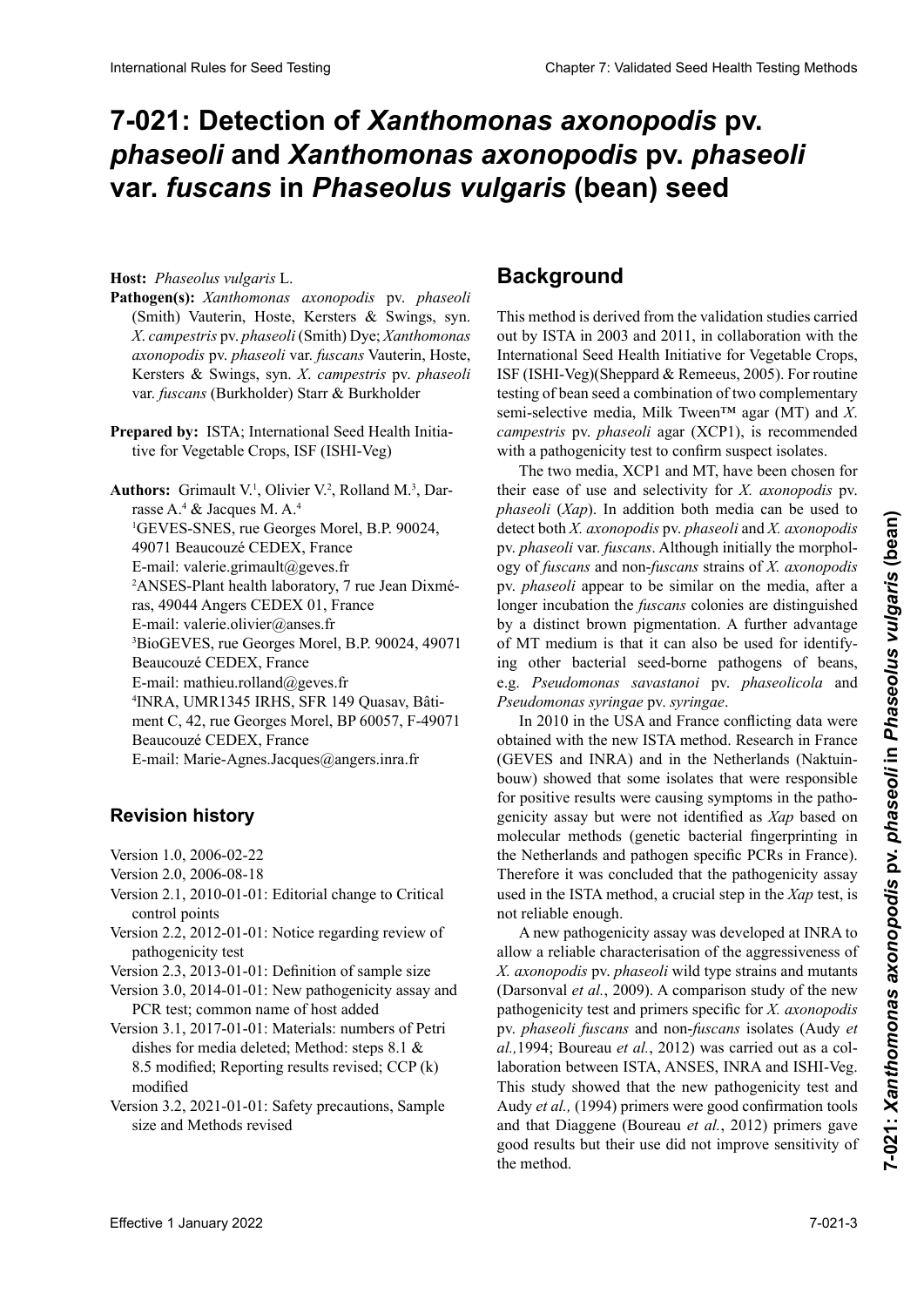Two options are proposed for confirmation of suspect isolates: isolates:

- **Option 1:** Pathogenicity assay, for laboratories not equipped or experienced with PCR. In this case, CCP<br>must be followed and target and non-target controls must be followed and target and non-target controls added (X. vesicatoria, Xap, water). This option is also<br>valuable and less time consuming when few suspect valuable and less time consuming when few suspect isolates have been detected but requires a growth<br>chamber or greenhouse equipped for high relative humidity (RH).<br>**Option 2:** PCR test with Audy *et al.* (1994) primers.<br>This option can be used for laboratories experienced chamber or greenhouse equipped for high relative hu- $\text{midity (RH)}$ . Clearlier 2. Validated Desir Hessin Ferica both Saatgut International Test is the specific of a representation of the specific system and the specific system and the specific system and the specific system and the specifi Chaos 7 Voldskei Seel Health Foring Madei Seel Health Foring Madei Seel Health Forms (See The Constraint Chaos Constraint Chaos Constraint Chaos Constraint Chaos Constraint Chaos Constraint Chaos Constraint Chaos Constrai added (*X. vesicatoria, Xap*, water). This option is also<br>valuable and less time consuming when few suspect<br>isolates have been detected but requires a growth<br>chamber or greenhouse equipped for high relative hu-<br>midity (RH) isolates have been detected but requires a growth
	- **Option 2:** PCR test with Audy *et al.* (1994) primers. This option can be used for laboratories experienced and equipped for DCD, when a chert delay is needed and equipped for  $\frac{1}{2}$  c., when a short delay is hecated for obtaining results and/or a high number of suspect for bounding research and or a high hannoer or suspect isolates have been detected. potatos na velocidamientos. **Option 2:** PCR Untersuchung mit Audy *et al.* (1994)-Pri-**Option 2:** PCR test with Audy *et al.* (1994) primers.<br>This option can be used for laboratories experienced<br>and equipped for PCR, when a short delay is needed<br>for obtaining results and/or a bigh number of suggest

#### stema de altres de la tempe de la tempe de la tempe de la tempe de la tempe de la tempe de la tempe de la temp<br>. **Opción 2:** Análisis de PCR con primers de Audy *et al*.,  $\mathbf{f}_{\mathbf{A}}$ tung equitione **Mesures de sécurité Safety precautions**

(1994). Esta opción puede ser utilizada por aquellos pose of all waste materials in an appropriate way (e.g. autoclaving, disinfection) and in accordance with local autoclaving, disinfection) and in accordance with local<br>health, environmental and safety regulations.  $\frac{1}{2}$ rung verfügen und Ergebnisse in kurzer  $\frac{1}{2}$ Dispose of all waste materials in an appropriate way (e.g.

#### y/o se ha detectado un gran número de aislamientos nigium pro **Sicherheitsmaßnahmen Bromure d'éthidium Ethidium bromide**

ternative chemical e.g. Gel Red<sup>™</sup> (Biotium). Use ethidimended to work with solution instead of powder. Some considerations are mentioned below. considerations are mentioned below. Ethidium bromide is carcinogenic. If possible, use an alum bromide according to safety instructions. It is recom-Examplemental and safety regulations.<br> **Effective 1**  $\frac{1}{2}$  **Controlling to the Controlling Controlling (Controlling Controlling 2022**<br> **Phaseological Effective 1 January 2022**<br> **Phaseological Effective 1 January 2022** 

- considerations are mentioned below.<br>• Consult the Material Safety Data Sheet on ethidium bromide before using the chemical. • Consult the Material Safety Data Sheet on ethidium bromide before using the chemical.
- handling ethidium bromide. This includes wearing a • Always wear personal protective equipment when lab coat, nitrile gloves and closed toe shoes.
- Leave lab coats, gloves, and other personal protective<br>equipment in the lab once work is complete to prevent equipment in the lab once work is complete to prevent the spread of ethidium bromide or other chemicals<br>outside the lab outside the lab.
- All work with ethidium bromide is to be done in an 'ethidium bromide' designated area in order to keep  $\epsilon$  ethidium bromide contamination to a minimum ethidium bromide contamination to a minimum.

#### **Ultraviolet light** nipula el bromuro de etidio. Esto incluye usar guardaandere personer dium» afin de réduire au minimum la contamination au

Ultraviolet (UV) light must not be used without appro- $\frac{1}{2}$  behaviored (b) if  $\frac{1}{2}$  if  $\frac{1}{2}$  and  $\frac{1}{2}$  if  $\frac{1}{2}$  if  $\frac{1}{2}$  if  $\frac{1}{2}$  if  $\frac{1}{2}$  if  $\frac{1}{2}$  if  $\frac{1}{2}$  if  $\frac{1}{2}$  if  $\frac{1}{2}$  if  $\frac{1}{2}$  if  $\frac{1}{2}$  if  $\frac{1}{2}$  if  $\frac{1}{2}$  tecque personal en el laboratorio una vez que el trabautilised when working with ethidium bromide.  $\alpha$  aviolet ( $\alpha$  v) light must not be used while  $\alpha$ priate precautions. Ensure that UV protective eyewear is<br>will reduce we shall in this line house it.

# **Treated seed**

Seed treatments may affect the performance of this test. It must only be performed on untreated seed. **Behandeltes (gebeiztes) Saatgut**

#### **Semiple Since**  $Sample\ size$ thode beeinflussen. Die Untersuchung darf nur an unbe-**Taillet de l'antique de l'antique de l'antique de l'antique de l'antique de l'antique de l'antique de l'antique de l'antique de l'antique de l'antique de l'antique de l'antique de l'antique de l'antique de l'antique de l'**

size to be tested depend on the desired tolerance standard (maximum acceptable percentage of seeds infested) and<br>detection limit (theoretical minimum number of pathogen) propagules per seed which can be detected). The mini-<br>mum recommended sample size is 5000 seeds and the maximum suosampre size snoura oe 1000 seeds. The sample (total number of seeds tested) and subsample **Probengröße** detection limit (theoretical minimum number of pathogen prüften Sample sige der Teilprobe seems und die maximum subsample size should be 1000 seeds and the maximum subsample size should be 1000 seeds. acceptable mini-(infestées) infinite de la limite de la propagules per seed which can be detected). The mini-

#### **tolerancia estándar deseada (porcentaje máximo aceptable máximo aceptable máximo aceptable máximo aceptable máximo aceptable máximo aceptable máximo aceptable máximo aceptable máximo aceptable máximo aceptable máximo acep**  $\overline{\phantom{a}}$  independent de detección (números) y de detector (números) y de detector (números) y de zentsatz der Nachweisen Samen<br>Samen Samen, die nachweisen Einheiten Einheiten pro Samen, die nachgewiesen Einheiten pro Samen, die nachgewi<br>Samen, die emp--mences et la taille maximum des sous-échantillons devrait être de 1000 semences.

- mínimo teórico de propágulos del patógeno que puede ser **Reference material:** a known strain of *fuscans* or nonfuscans types of *X. axonopodis* pv. *phaseoli* (positive control) and of *X. vesicatoria* (negative control) or **Material**<br> **axonomic function**<br> **axonomic function**
- dishes **Reference** Stamm für **function**  $\mathbf{R}$  function  $\mathbf{R}$  function  $\mathbf{R}$  function  $\mathbf{R}$  function  $\mathbf{R}$  function  $\mathbf{R}$  function  $\mathbf{R}$  function  $\mathbf{R}$  function  $\mathbf{R}$  function  $\mathbf{R}$  function  $\mathbf{R}$  Plates of milk Tween<sup>™</sup> agar medium: 90 mm Petri  $\theta$  de référence standardisée. In the référence standardisée standardisée standardisée standardisée. In the référence standardisée standardisée standardisée standardisée standardisée standardisée standardisée standardisé
- **Plates of XCP1 medium:** 90 mm Petri dishes
- Plates of yeast dextrose chalk (YDC) agar medi**um:** for subculture (at least 1 per subsample)
- Polythene bags or containers of sterile saline (0.85 % Polythene bags or containers of sterile saline (0.85 % NaCl) plus Tween<sup>™</sup> 20 (0.02 %): for soaking seeds (volume (ml) required is equivalent to  $2.5 \times TSW$  (g))
- (volume (ml) required is equivalent to  $2.5 \times TSW(g)$ )<br>Dilution bottles: containing 4.5 ml of sterile saline (2) per subsample). Other volumes may be acceptable; see General methods.
- **70 % ethanol:** for disinfection of surfaces, equipment
- **Incubator** operating at 28 ±2 °C
- Balance: capable of weighing to the nearest 0.001 g
- Automatic pipettes: check accuracy and precision regularly **include a 2008**
- Bean seedlings: susceptible to all races of the pathogen for pathogenicity test (e.g. 'Michelet', 'Contender')
- Growth chamber: capable of operating at 28 °C or **EXAMPLE PERSONS SUPERFICIER 12 CONCLUSION**  $\mathbf{F} = \mathbf{F} \cdot \mathbf{F}$ greenheuse, which greenhouse, with high humidity (95 % RH), with
- **Inducedent and States**<br>**Milli Q and chemicals:** for PCR preparation
- **Brinninger and chambre des Krank-Bohnen des Krank-Bohnen des Krank-Bohnen des Krank-Bohnen des Krank-Bohnen des Krank-Bohnen des Krank-Bohnen des Krank-Bohnen des Krank-Bohnen des Krank-Bohnen des Krank-Bohnen des Krank-B**
- **Pierre mérodos:** 1.9 mi, 0.2 mi<br>Minulitas ainsttes: comp<sup>ri</sup>das autorista de la El Microliter pipettes: e.g. Gilson, Finn, with sterile fil-**Plantular Conventional thermocycler**  $\mu$ tered tips  $(1-1000 \mu l)$
- 
- togeno para la provincia de patogenicidad (ej. 'Michelet', 'Michelet', 'Michelet', 'Michelet', 'Michelet', 'Mi Conventional thermocycler<br>Electrophoresis equipment: 1.5–2 % agarose gels
- **DNA visualising system:** BET or analogue reagent, UV **Sterile Reaktionsgefährenden relativa (1,5 ml) y variatus**<br> **Sterile Reaktionsgefährende**n relativa (1,5 ml) y variative imaging apparatus
- **PCR primers** (Audy *et al.*, 1994):
- p7X4c: 5' ggcaacacccgatccctaaacagg 3'
- p7X4e: 5' cgccggaagcacgatcctcga ag 3'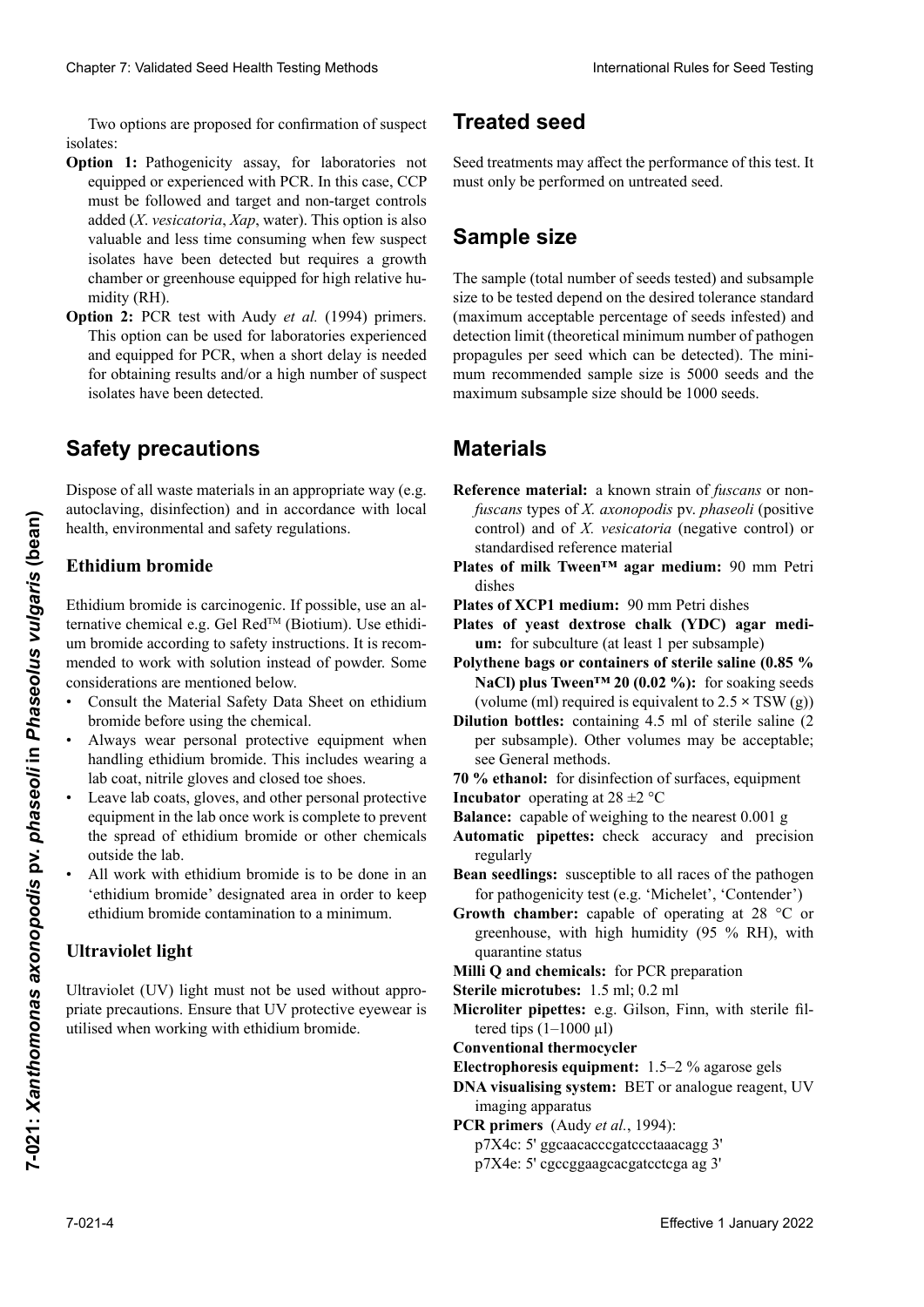# $\mathsf{Sample}\ \mathsf{preparation}\ \mathsf{S}$

This can be done in advance of the assay.

It is vital to exclude any possibility of cross-contamination between seed samples. It is therefore essential to disinfect all surfaces, containers, hands, etc. both before and after handling each sample. This can achieved by swabbing/spraying equipment and gloved hands with p7x4e: 5' cgc cgg aag cac gat cct cga ag 3' **Probenvorbereitung** 70 % ethanol.

**Preparate Should be combined by emptying mio a new, clean**<br>polythene has and mixing by hand to give a composite these should be combined by emptying into a new, clean samples og me muss ap neder is give a composite If the submitted sample is received in several packets, Ceci per letter fait available fait available. polythene bag and mixing by hand to give a composite sample sample.

1. Count the number of seeds in a known weight. Esti-<br>mate the thousand seed weight (TSW) as examente frame alle oberflächen, alle oberflächen, Behälter, Hände einzelnen Probe alle Oberflächen, Behälter, Hände in Probe alle Oberflächen, Behälter, Hände in Probe alle Oberflächen, Behälter, Hände in Probe alle Oberf

TSW = (weight of seeds / number of seeds)  $\times$  1000<br>2. Based as the activated TSW smith art relevantly  $\text{P}_{\text{new}}$  (weight of secas) number of secas). Todas las superficients of  $\text{TCW}_{\text{new}}$  and  $\text{new}$  $P_{\text{max}}$  are the extincted TGW results and material

 $\epsilon$ . Basca on the estimated TSW, weigh our subsamples or die required size into hew, crean porymene bags or<br>containers. to los equipos como los guantes de trabajo. En el segundo los guantes de trabajo de trabajo de trabajo. En el segundo los guantes de trabajo de trabajo de trabajo de trabajo de trabajo. En el segundo los guantes de trabajo 2. Based on the estimated TSW, weigh out subsamples  $\epsilon$ . Based on the estimated 15  $\alpha$ , weight out subsamples of the required size into new, clean polythene bags or Soumis est reçu en plusieurs paquets, recept recept requirements par plus in plus in plus in plus in plus in plusieurs par plus in plus in plus in plus in plus in plus in plus in plus in plus in plus in plus in plus in plu containers.

#### deben juntar en una nueva bolsa de polietileno limpia y luego mezclar manualmente para obtener una muestra muestra muestra muestra muestra muestra muestra muestra mues **Methods** ceux-ci devraient dans un nouveau sac polyéthyl<br>Notat dans un nouveau sac pour obtenir un échantillon composite.

compuesta. Critical control points are indicated by CCP. 1. Die Anzahl der Samen bei bekanntem Gesamtgewicht bestimmen. Berechnung des Tausendkorngewichtes

- 1. Extraction
- Suspend seeds in sterile saline plus Tween<sup>TM</sup> 20  $(0.02 \% \text{ v/v})$  in a polythene bag or container. The volume of saline required in ml should be equivalent to 2.5 × TSW (g); e.g. TSW = 300 g, therefore volume  $2.5 \times TSW$  (g); e.g.  $TSW = 30$ of saline required is  $2.5 \times 300 = 750$  ml (Olivier & Extraction<br>Suspend seeds in sterile saline plus Tween<sup>TM</sup> 20<br>(0.02 % v/v) in a polythene bag or container. The vol-1.1 Suspend seeds in sterile saline plus Tween<sup>TM</sup> 20 Remeeus, 2004).
- 1.2 Soak subsamples overnight (16–18 h) at 5 °C (±4 °C).
- 2. Dilution and plating
- 2.1 Shake containers or polythene bags to obtain a homogenous extract before dilution.
- 2.2 Prepare a tenfold dilution series from the seed extract. Pipette 0.5 ml of the extract into 4.5 ml of sterile saline and vortex to mix  $(10^1$  dilution). Pipette 0.5 ml of the<br> $10^1$  dilution into another 4.5 ml of sterile saline and  $10<sup>1</sup>$  dilution into another 4.5 ml of sterile saline and vortex to mix (10<sup>2</sup> dilution)(see General methods).<br>Pinette 100 ul of each dilution and the undiluted seed. Pipette 0.5 ml of the extract into 4.5 ml of sterile saline<br>and vortex to mix (10<sup>1</sup> dilution). Pipette 0.5 ml of the<br>10<sup>1</sup> dilution into another 4.5 ml of sterile saline and<br>vortex to mix (10<sup>2</sup> dilution)(see General met and vortex to mix  $(10<sup>1</sup>$  dilution). Pipette 0.5 ml of the
- 2.3 Pipette 100  $\mu$ l of each dilution and the undiluted seed extract onto plates of each of the selective media (MT<br>extract onto plates of each of the selective media (MT and XCP1) and spread over the surface with a sterile and AUTT) and spread over the sarrace with a sterne<br>bent glass rod (see General methods).
- $\sum_{t}$   $\sum_{t}$   $\sum_{t}$  $2.4 \text{ increase interval } \beta$ 2.1 Gründliches Schütteln des Plastikbeutels oder -behälthe term inverted plates at  $20 \pm 2$  C and examine after<br> $4\sqrt{5}$  d Sein glass fou (sec General methods). 2.4 Incubate inverted plates at  $28 \pm 2$  °C and examine after 4–5 d.
- $\tau$  agitar las muestras para obtener un extracto homogéeneo antes de la diagnosa de la diagnosa de la diagnosa de la diagnosa de la diagnosa de la diagnosa de la diagn<br>Dispués de la diagnosa de la diagnosa de la diagnosa de la diagnosa de la diagnosa de la diagnosa de la diagno 4–9 d.<br>3. Positive control (culture or reference material)  $2.1$  Herstellen einer dünnungsreihe Einer Indiction de semence de semences. Pipet de l'extrait de l'extrait de l'extrait de la production de la production de la p
- $2.1$  Prepare a suspension of a known strain of  $\Lambda$ . axonopodis pv. phaseoli, fuscans and non-fuscans, in sterile saline or reconstitute standardised reference material according to the supplier's instructions. In sterile same or reconstitute standardised reference<br>material according to the supplier's instructions.<br>3.2 Dilute suspension sufficiently to obtain dilutions con-Fiepare a suspension of a Known strain of  $A$ . 3.1 Prepare a suspension of a known strain of  $X$ . daxonopodas pv. phaseon, juscums and non-juscums,<br>in sterile saline or reconstitute standardised reference<br>material according to the supplier's instructions. in sterile saline or reconstitute standardised reference
- 3.2 Dilute suspension sufficiently to obtain dilutions containing approximately  $10^2$  to  $10^4$  cfu/ml. This may

require up to seven ten-fold dilutions from a turbid<br>suspension. the suspension.

- suspension.<br>3.3 Pipette 100  $\mu$ l of appropriate countable dilutions onto plates of each of the selective media (MT and XCP1)<br>and spread over the surface with a sterile bent glass and spread over the surface with a sterile bent glass  $\mathrm{rod.}$  $\mathop{\mathrm{rod}}\nolimits$  $\mathrm{rod.}$ rod.
- 3.4 Incubate plates with the sample plates.
- 3. Control positivo (cultivo o material de referencia) Positivkontrolle (Kultur oder Referenzmaterial) *axonopodis* pv. *phaseoli*, *fuscans* et non-*fuscans*, 4. Sterility check
- 4.1 Prepare a dilution series from a sample of the extraction medium (i.e. saline plus Tween<sup>TM</sup> 20), contain-<br>ing no seeds, and plate on each of the media as for  $\frac{1}{\ln a}$  no seeds and plate on each of the media as for cia estado, de adecuado a las instrucciones de adecuados de adecuados de adecuados de adecuados de a<br>Complex proveed and the state of the term and the standard and the samples.<br>
5. Examination of the plates  $\frac{1}{\pi}$  ing no seeds and plate on each of the media as for ing no seeds, and plate on each of the media as for<br>samples  $\frac{1}{\pi}$ samples.
- 
- $3.2$  Diamination of the pares diauthor such an approximation to positive content of 5.1 Examination of the parts<br>5.1 Examine sterility check and recovery of positive control on<br> $\frac{\text{const}}{\text{const}}$ bis 11 and 1028 semi-selective medium (CCP).
- $1040$  urbe requested requested. seriadas uno en diez a partir de una suspensión turbia. Turbia de una suspensión turbia. Turbia de una suspensión turbia. Turbia de una suspensión de una suspensión de una suspensión de una suspensión de una suspensión de 3. *axonopous* pv. *phaseou* colonies by comparison with the positive control plates. Examine stering encar and recovery or positive conformation<br>semi-selective medium (CCP).<br>Examine the sample plates for the presence of typical 2. axemplois pv. phaseon colonies by comparison<br>with the positive control plates.  $5.2$  Examine the sample plates for the presence of typical Examine the sample places for the presence of typical *X. axonopodis* pv. *phaseoli* colonies by comparison
- 5.3 After 4–5 d on MT, X. axonopodis pv. phaseoli colonies are yellow distinguished by two zones of hydrolysis; a large clear zone of casein hydrolysis and a smaller milky zone of Tween™ 80 lysis (Fig. 1a, b). The *fuscans* of *X. axonopodis* pv. *phaseoli* colonies produce a brown diffusible pigment. If not visible after 4 d inclubate for an additional day. Often the 1ble after 4 d inclubate for an additional day. Often the<br>*fuscans* type colonies show Tween™ 80 lysis. International Rule International Rule<br> **Sample (Pig Participa)** Chapter 2: Validated Seed Health Testing Chapter 2: Validated Seed Health Methods International Testing Rule and the Secondar Section 2: International Rules
	- fuscans type colonies show Tween<sup>1M</sup> 80 lysis.<br>5.4 After 4–5 d on XCP1, *X. axonopodis* pv. *phaseoli* colonies are yellow, glistening and surrounded by a clear onies are yellow, glistening and surrounded by a clear<br>zone of starch hydrolysis (Fig. 2b). The *fuscans* of *X*. zone of starch hydrolysis (Fig. 2b). The *fuscans* of *X*.<br>*axonopodis* pv. *phaseoli* colonies produce a brown diffusible pigment after 5 d of incubation (Fig 2a). Of-
	- ten the *fuscans* type colonies show Tween<sup>TM</sup> 80 lysis.<br>5.5 The colony size and colour can differ within a sample. 5.5 The colony size and colour can differ within a sample.
	- 5.6 Estimate the number of suspect and other colonies 5.3 Después de 4–5 días en MT, las colonias de *X.*  d'hydrolyse du Tween™ 80 (Fig. 1a, b). Les colonies (see General methods).
	- 6. Confirmation/identification of suspect colonies
	- Subculture suspect colonies to sectored plates of YDC. To avoid the potential for cross-contamination of isolates, use a new sectored plate for each subsample. The precise numbers of colonies subcultured will depend on the number and variability of suspect  $\frac{1}{\text{colories on the plate: if present at least six colonies.}$ tipo *fuscans* muestran lisis de Tween™ 80. verlängert. Häufig tritt bei *fuscans*-Isolaten auch eine should be subcultured per subsample (CCP). (see General methods).<br>Confirmation/identification of suspect colonies<br>Subculture suspect colonies to sectored plates of<br>YDC. To avoid the potential for cross-contamination<br>of isolates, use a new sectored plate for each su 6.1 Subculture suspect colonies to sectored plates of sample. The precise numbers of colonies subcultured<br>will depend on the number and variability of suspect<br>colonies on the plate: if present, at least six colonies<br>should be subsultured per subsemple (CCP).
	- $\frac{1}{2}$ . *x abovement x a <i>x positive* control *isolate* to *a section*ed 511011111 ou subcunum<br>Sylvantyna tha maait  $5.4$  Subtantine and positive control isome to a sectored *phonta ce succurarea per succuripre* (CCI). 6.2 Subculture the positive control isolate to a sectored  $\frac{1}{2}$ plate for comparison (Fig. 3).
	- y están rodeadas por una zona clara de hidrólisis de be und glänzende Kolonien von *X. axonopodis* pv. 6.3 Incubate sectored plates for  $24-48$  h at  $28 \pm 2$  °C.
	- almidón (Fig. 2b). Las colonias de *X. axonopodis* pv. 6.4 Compare appearance of growth with positive control. On YDC *X. axonopodis* pv. *phaseoli* colonies are yelon TDC A. *axonopous* by *phaseon* colonies are yer-<br>low and mucoid in appearance (Fig. 3)(CCP). *phaseoloici phaseoloici 2*  $\frac{1}{2}$   $\frac{1}{2}$   $\frac{1}{2}$   $\frac{1}{2}$   $\frac{1}{2}$   $\frac{1}{2}$   $\frac{1}{2}$   $\frac{1}{2}$   $\frac{1}{2}$
	- 6.5 Confirm the identity of isolates by pathogenicity test on bean seedlings of known susceptibility (option 1)<br>or by PCR (option 2). or by PCR (option 2).
	- 6.6 Record results for each colony subcultured.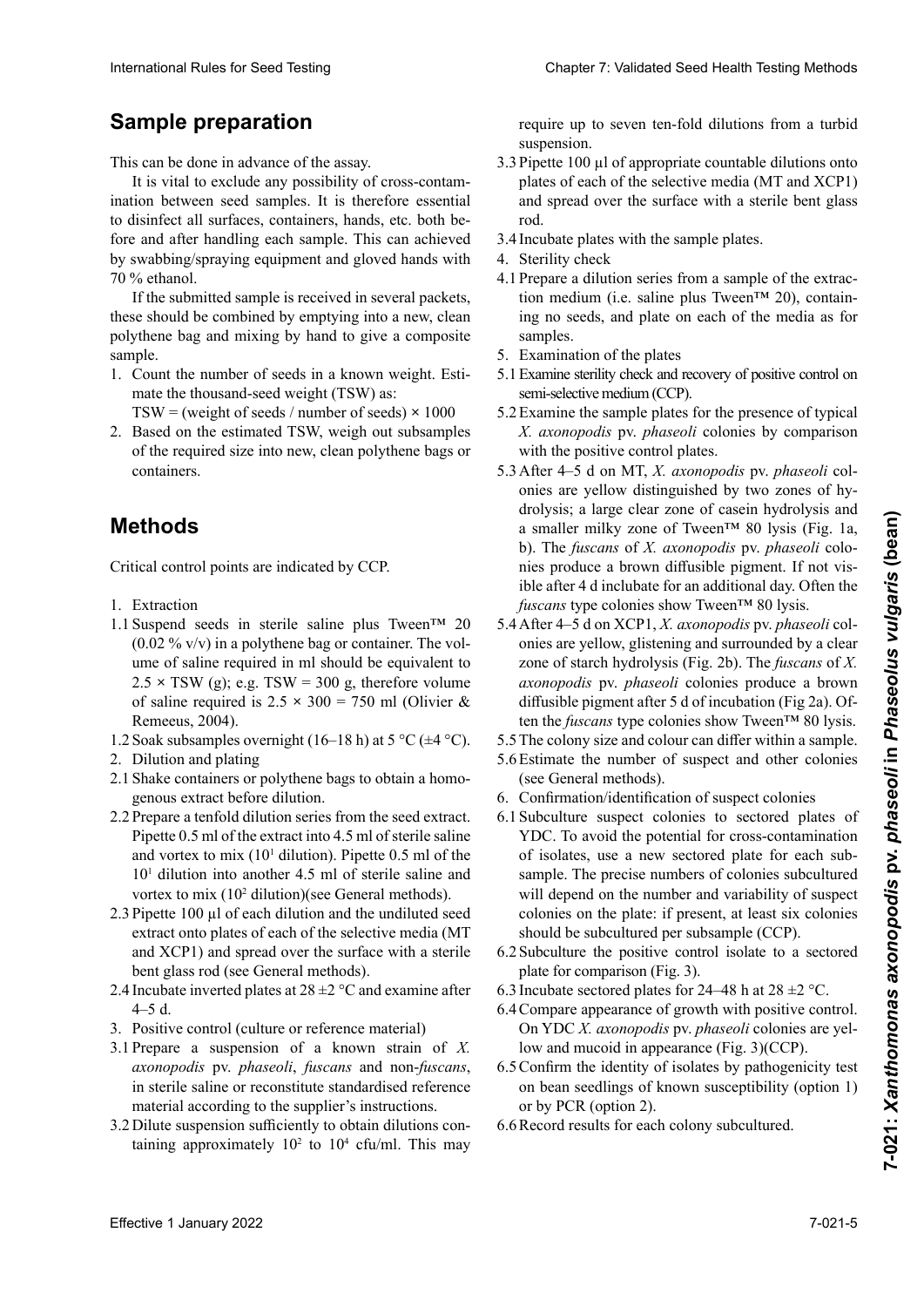

**Figure 1.** *Xanthomonas axonopodis* pv. *phaseoli* colonies on MT plates after 4 d indicated by a large clear zone of casein hydrolysis (**a**) and a smaller milky zone of Tween™ 80 lysis (**b**).



Figure 2. Xanthomonas axonopodis pv. phaseoli colonies, fuscans (a) and non-fuscans (b), on XCP1 plates, showing a clear zone of starch hydrolysis and *fuscans* on XCP1 showing a milky zone, after 4 d.

- 7. Pathogenicity (CCP): option 1 (Darsonval *et al.*, 2009)
- (Darsonval et al., 2009)<br>7.1 Grow seedlings of a bean cultivar known to be highly susceptible to *Xap* (e.g. 'Flavert' or 'Michelet') at 20– 30 °C in small pots until the first trifoliate leaf stage (approximately 16 days after sowing).
- 7.2 Make a  $10^7$  cfu/ml (CCP) suspension in distilled/<br>deionised water of a culture obtained after growth  $(24)$ deionised water of a culture obtained after growth (24 or 48 h), 28 °C on YDC (i.e. sectored plate).<br>  $\frac{73 \text{ Inoculation:}}{7 \cdot 3 \text{ Inoculation:}}$  din first trifoliate leaf for 30 s in a con-
- 7.3 Inoculation: dip first trifoliate leaf for  $30 \times \pi$  in a container containing inoculum (beaker)(Fig. 4).<br> $7.4$  The number of plants which should be inoculated is 3
- 7.4 The number of plants which should be inoculated is 3 For the number of plants which should be indeed and the plants per suspect isolate.
- plants per suspect isstate.<br>7.5 Inoculate plants with one positive *X. apisolate*, and 2 *X. axonopodis* pv. *phaseoli* son amarillas y de apariennegative controls. A. *Veste*r 6.3 Incolation primes with one positive 21, upworder, und 2 negative et<br>ised water. negative controls: *X. vesicatoria* and distilled/deion-
- $\frac{6.4 \times 10^{10}}{26.4 \times 10^{10}}$  between  $\frac{6.4 \times 10^{11}}{26.4 \times 10^{10}}$  between  $\frac{26.0 \times 10^{11}}{26.0 \times 10^{10}}$ tituding at 26 °C, 10 ii fight, 35 °O KH, 25 °C, 6 ii (Beta water)<br>2009 het al., 2009 7.6 Incubate at 28 °C, 16 h light, 95 % RH; 25 °C, 8 h dark, 95 % RH (CCP). dark, 95 % RH (CCP).
- Record symptoms from 5 to 11 days (depending on 7.7 Record symptoms from 5 to 11 days (depending on when symptoms begin) after inoculation. Compare with positive and negatives controls. Typical Xap symptoms are water-soaked spots. Necrosis of lesions can develop and in case of very aggressive isolates lead to death of tissues (Fig. 5a–d). No lesions occur<br>on negative controls (Fig. 6) on negative controls (Fig. 6)
- 8. Polymerase chain reaction (PCR): option 2 (Audy *et al.*, 1994)
- 8.1 Make a slightly turbid cell suspension at 107 cfu/ml  $\overline{\text{OD}_{600 \text{ nm}}}$  approximately 0.05) in 1.0 ml sterile distilled/dejonieed water from the suggest colonies cultilled/deionised water from the suspect colonies cul-<br>tilled/deionised water from the suspect colonies culmed derembed which from the barpore estends on<br>tured on YDC medium, and the positive and negarecet on 120 meanan, and are positive and negative controls **(CCP)**. Transfer 1 ml of sterile distilled/ deionised water in a separate Eppendorf tube to use as negative process control. Boil the suspension for<br>as negative process control. Boil the suspension for  $\int$ <sub>r</sub>  $\cdot$   $\cdot$   $\cdot$  $\sigma$  Initiative C for DIVA cataction. Store at  $\sim$  0 until identification **(CCP)**.  $\frac{7.6}{5}$  increased to  $\frac{28.6}{5}$  and  $\frac{28.6}{5}$  m. 5 min at 95 °C for DNA extraction. Store at –20 °C until identification (CCP).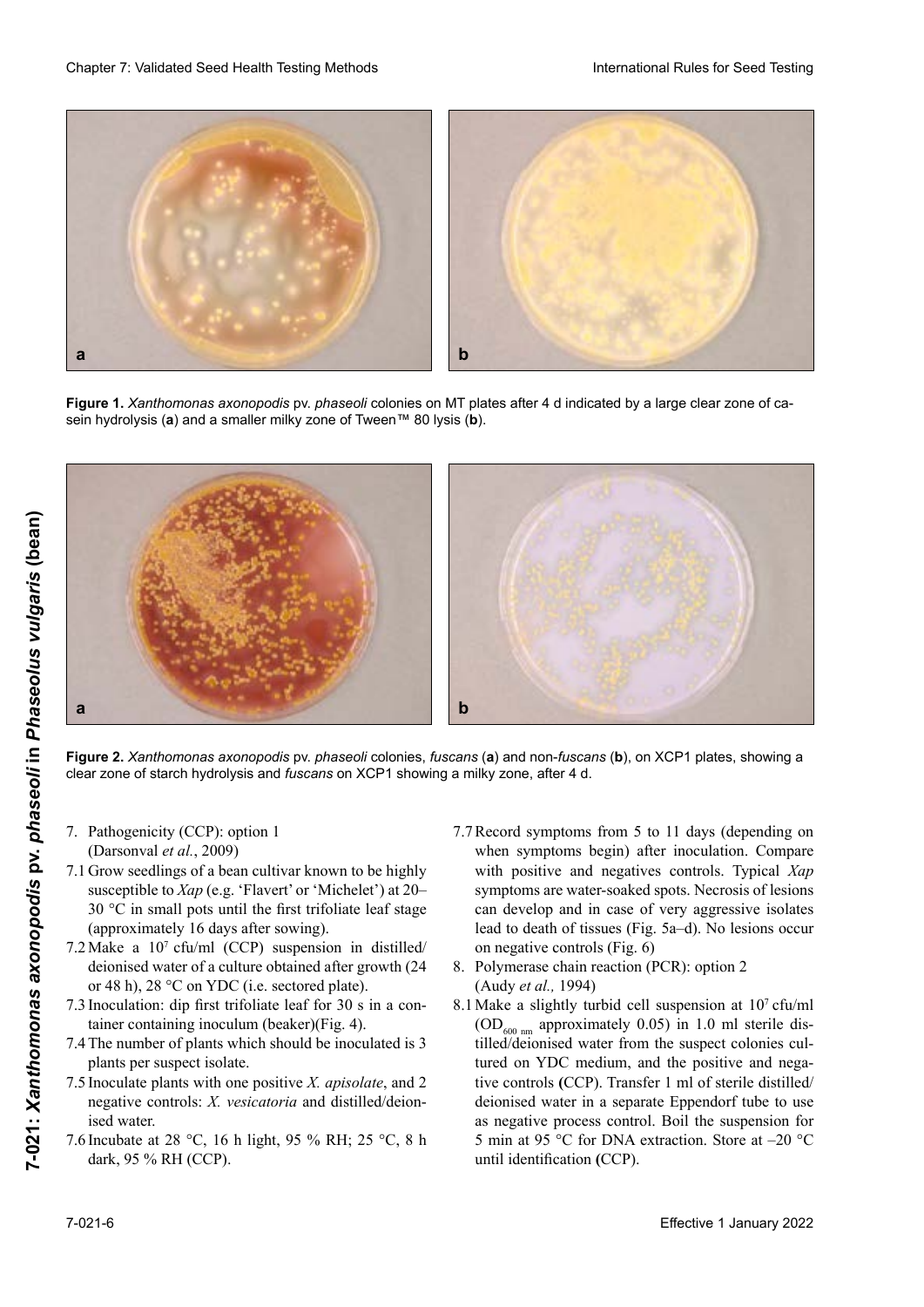

**Figure 3.** *Xanthomonas axonopodis* pv. *phaseoli* colonies, *fuscans* (**a**) and non-*fuscans* (**b**), on YDC plates after 2 d are brown and yellow in appearance.

8.2 Use the following *X. axonopodis* pv. *phaseoli* specific pair of primers from Audy *et al.* (1994) that will give a product of 800bp: product of 800bp:<br>p7X4c: 5' ggcaacacccgatccctaaacagg 3'<br>p7X4e: 5' cgccggaagcac gat cctcgaag 3'

p7X4c: 5' ggcaacacccgatecctaaacagg 3' p7X4e: 5' cgccggaagcac gat cctcgaag 3' p7X4c: 5' ggcaacacccgatccctaaacagg 3'

- 8.3 Prepare the reaction mixture (page 7-021-18, adapted<br>by INRA)(CCP). Carry out the PCR reactions in 0.2 ml by INRA)(CCP). Carry out the PCR reactions in 0.2 ml thin-walled PCR tubes in a final volume of 20  $\mu$ l (16  $\mu$ l reaction mixture + 4 µl boiled bacterial suspension).
- 8.4 PCR profile: An initial 3 min incubation at 94 °C followed by 35 cycles of 1 min at 94 °C, 2 min at 72 °C. A final 10 min incubation at 72 °C and infinity at 12 °C  $\text{CCCP}.$  During each amplification run, in addition to the positive and negative controls extracted in 8.1, a PCR negative control (DNA extract replaced by moext negative control (DIVI canada).<br>lecular biology grade water) is added.
- (Audy *et al*. 1994)  $\frac{8.5 \text{ T}}{200}$  ractionate to  $\mu_1$  of the text products, the negative process control and sterile water (negative PCR conbut of and sterile water (hegative 1 CK control) by gel electrophoresis in a 1.5 % agarose gel in 1× Tris acetate EDTA (TAE buffer) (CCP). Include a roo op ladder. Stain with ethidium oromide in a bath and rinse in water.<br>
<br>
<u>phaseological</u>  $\frac{8 \times 10^{-4} \text{ m}}{10^{-4} \text{ m}} = 10^{-4} \text{ m}$ riactionale 10  $\alpha$  acetate ED1A (TAE buller) (CCP). Include a  $\alpha$ 100 bp ladder. Stain with ethidium bromide in a bath  $\Gamma_{\text{tot}}$  (Transférence of the distribution of the distribution of the distribution of  $\Gamma_{\text{tot}}$  and  $\Gamma_{\text{tot}}$  and  $\Gamma_{\text{tot}}$ 8.5 Fractionate 10  $\mu$ l of the PCR products, the negative
- 8.6 Analyse the amplification products for a *X. axonopodis* pv. *phaseoli* specific product of 800 bp (CCP) = positive identification of *X. axonopodis* pv. *phaseoli*, no  $band = negative identification (Fig. 7).$

band = negative identification (Fig. 7).<br>In case of a positive identification of X. *axonopodis* pv. phaseoli, as a low risk of false positive result is present (Audy *et al.,* 1994) primers detect *X. axonopodis* pv. dieffenbachiae which are not supposed to be present on bean seeds), a pathogenicity test can be performed<br>as complementary information. as complementary information.



Figure 4. Inoculation by dipping first trifoliate leaf for 30 s in a beaker containing inoculum.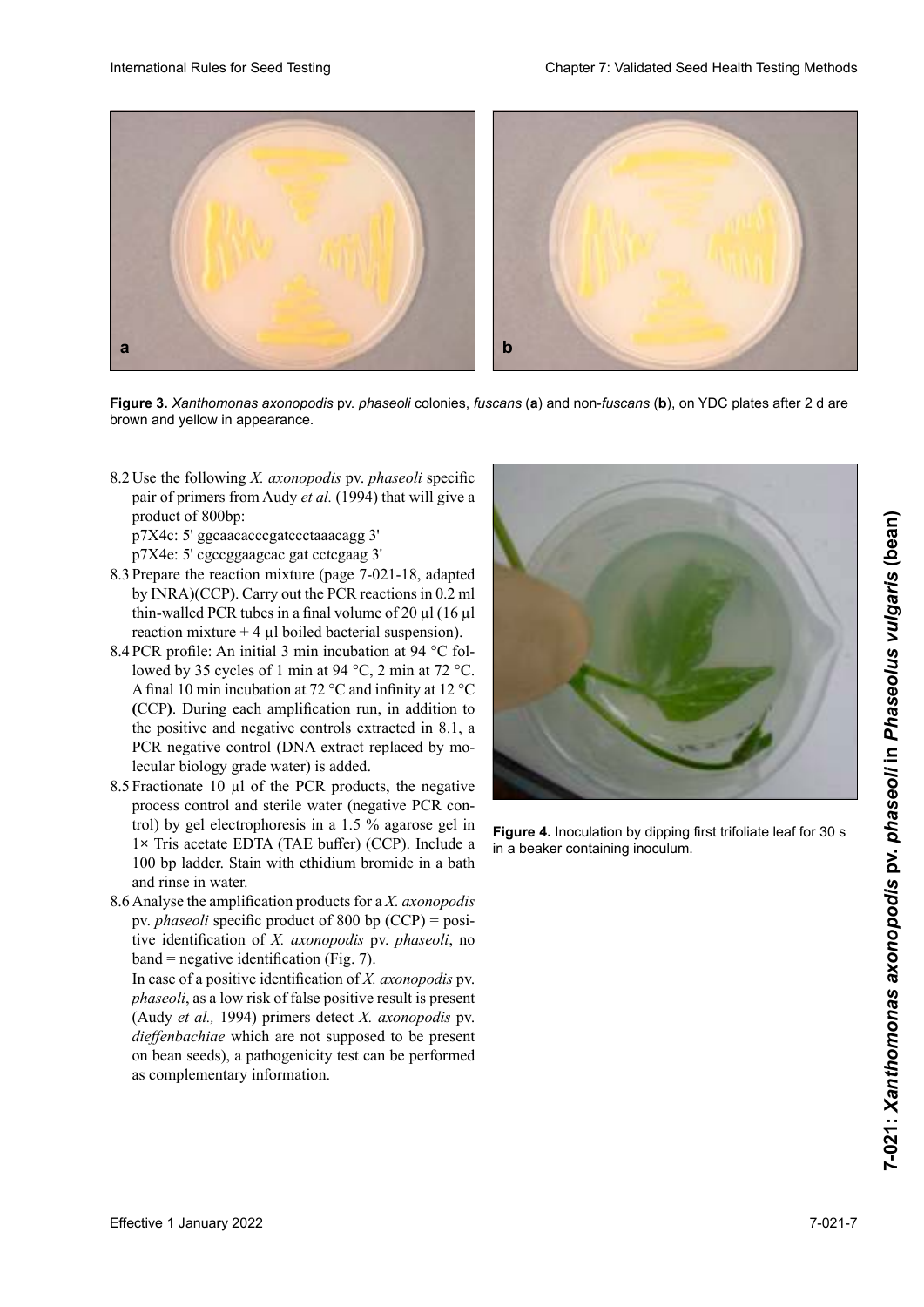

**Figure 5.** *Phaseolus vulgaris* leaves 5–11 days after inoculation with typical *Xap* water-soaked spots (**a**), necrosis (**b,** c and dead tissues (**d**). **Figure 5.** *Phaseolus vulgaris* leaves 5–11 days after inoculation with typical *Xap* water-soaked spots (**a**), necrosis (**b, c**) and dead tissues (**d**). **Figure 5.** *Phaseolus vulgaris* leaves 5–11 days after inoculation with typical *Xap* water-soaked spots (**a**), necrosis (**b, c**) and dead tissues (**d**). **Figure**  *Phaseolus vulgaris* leaves 5–11 days after inoculation with typical *Xap* water-soaked spots (**a**), necrosis (**b, c**) and dead tissues (**d**).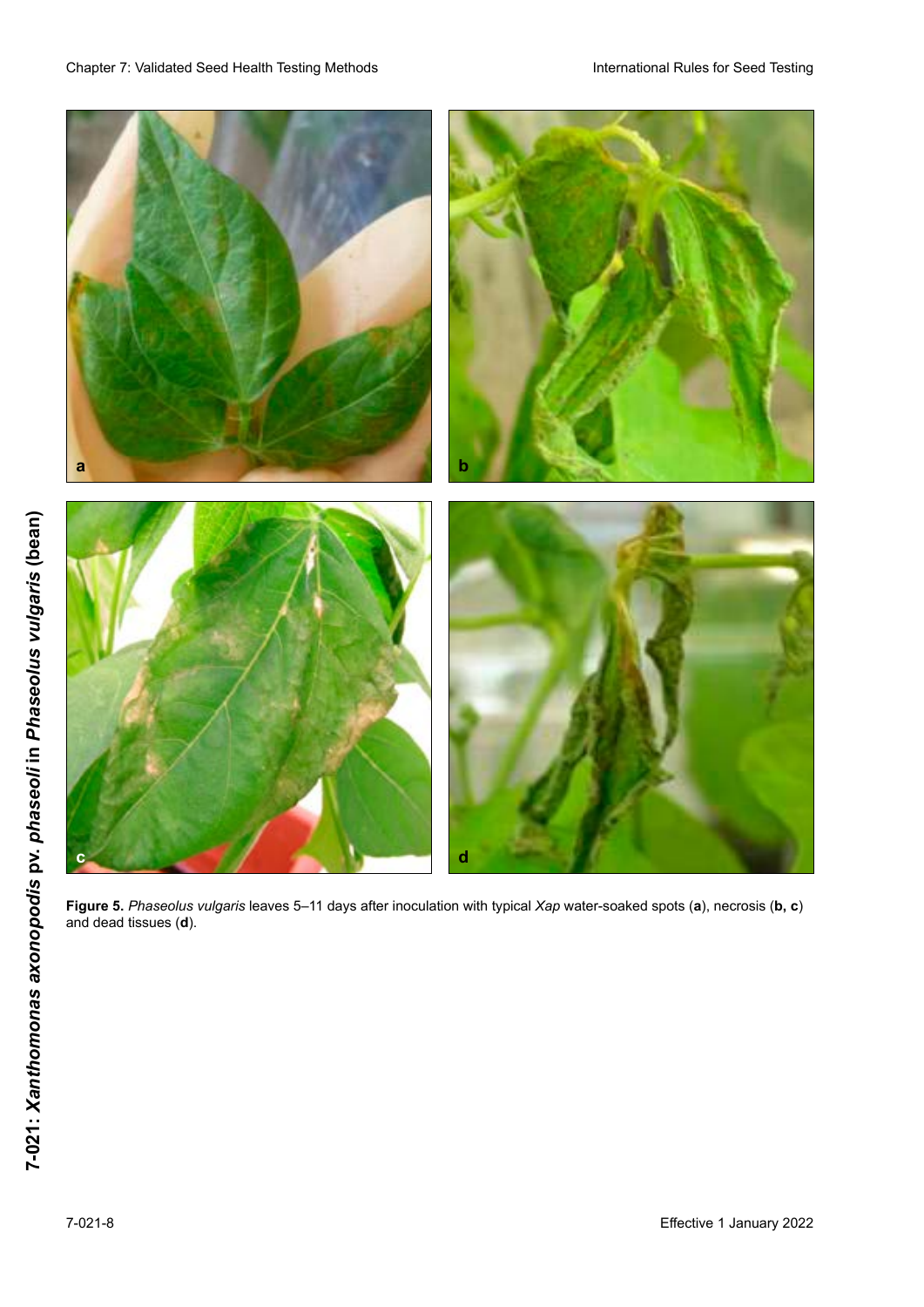

**Figure 6.** *Phaseolus vulgaris* leaves 5–11 days after inoculation with a negative control.



Figure 7. Agarose gel showing Xap-specific band at 800 bp (Audy et al. (1994), primers).

## **General methods**<br>Press of the Colombia and Colombia volúmento el laboratorio pueda de siempre y cuando el laboratorio pueda de el laboratorio pueda de la boratori<br>Decembre el laboratorio pueda de la boratorio pueda de la boratorio pueda de la boratorio pueda de la boratori

- mostrar que se mantienen la exactitud y la precisión Preparation of ten-fold dilution series: Each dilution a well-mixed seed extract or previous dilution into a universal bottle (screw-capped) or similar container containing 4.5 mi  $(\pm 2 \times 0)$  of sterile different and then vortexing to mix prior to the next dilution step. A new sterile pipette tip should be used for each dilution step. Pipettes should be checked regularly for accuracy and precision and re-calibrated as necessary. It is acceptable to prepare ten-fold dilutions using other volumes able to prepare ten-fold dilutions using other volumes<br>provided that the laboratory can demonstrate that the required accuracy and precision can be achieved. should be prepared by pipetting  $0.5$  ml  $(\pm 5\%)$  from universal bottle (screw-capped) or similar container<br>containing 4.5 ml ( $\pm 2$ %) of sterile diluent and then<br>vortexing to mix prior to the next dilution step. A new<br>sterile pipette tip should be used for each dilution ste containing 4.5 ml  $(\pm 2 \%)$  of sterile diluent and then
- Plating of dilutions: This should be done as soon as logischen die sterilarischen Sicherheitsarbeite der einer Sterilarpossible and diffusions have dilute) dilution to the undiluted extract, 0.1 ml is pipetted onto the centre of a surface-dry, labelled agar petted onto the centre of a surface-dry, labelled agar<br>plate. The liquid should then be spread evenly over the entire surface of the medium with a bent glass rod. If care is taken to work from the highest to the lowest the entire surface of the medium with a bent glass rod.<br>If care is taken to work from the highest to the lowest<br>dilution (or undiluted extract) a single pipette tip and a single bent glass rod can be used for each sample. a single bent glass rod can be used tor each sample.<br>Ensure that all liquid has been absorbed by the agar Ensure that all liquid has been absorbed by the agar<br>before inverting and incubating plates. If necessary before inverting and incubating plates. If necessary<br>allow plates to dry under a sterile air-flow in a microbiological safety cabinet or laminar flow hood.<br> **Figure 7.** Agarose gel showing *Xap*-specific band at 800 bp (Audy et al. (1994), primers).<br> **General methods**<br> **Phating of dilutions:** This should be done as soon as<br> **Preparation of ten-fold dilution series:** Each dilu tainly within 30 min. Working from the highest (most and domestion to the undifferent extract, 0.1 mm is p-<br>petted onto the centre of a surface-dry, labelled agar<br>plate. The liquid should then be spread evenly over<br>the entire surface of the medium with a bent glass rod.<br>If c plate. The liquid should then be spread evenly over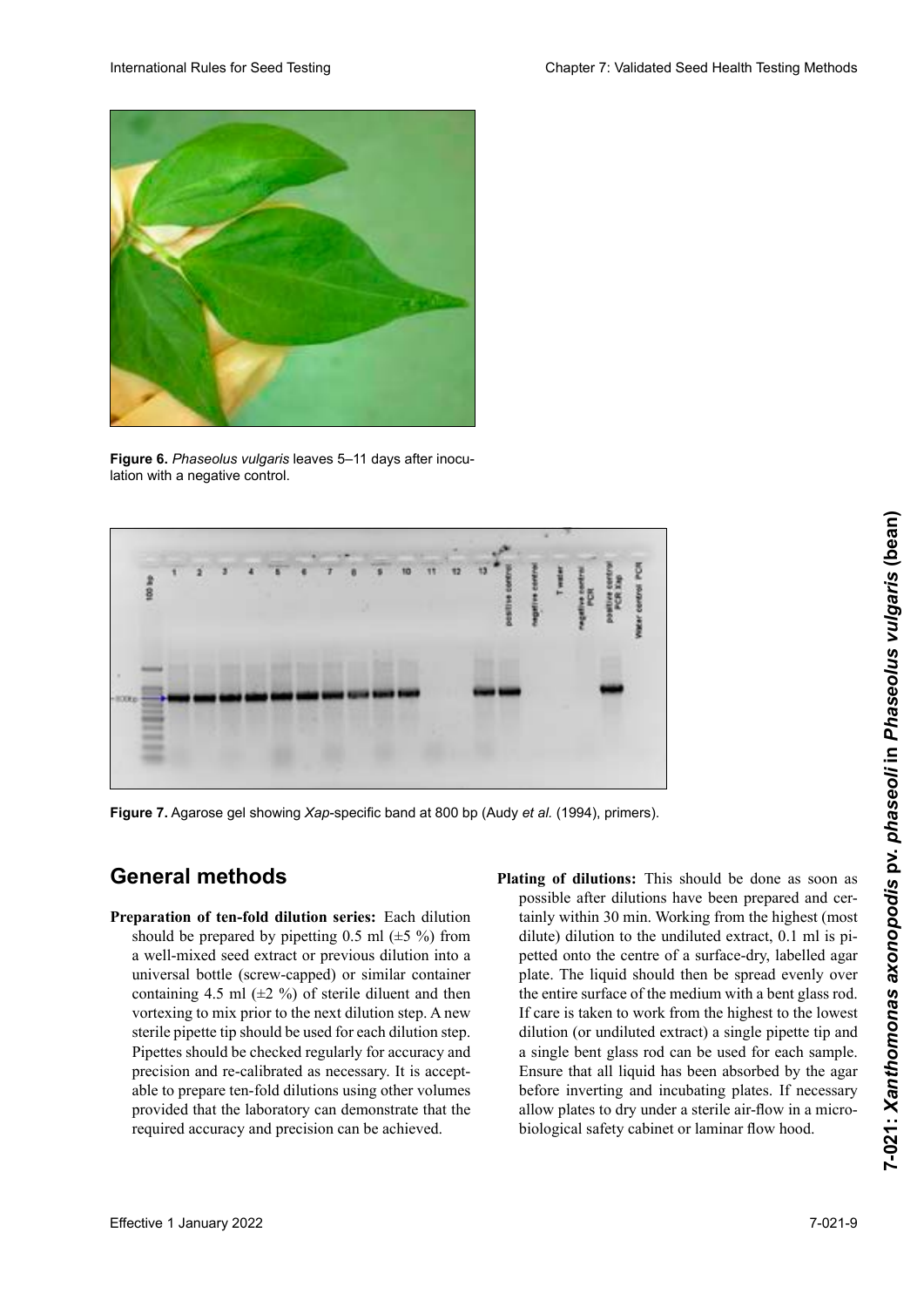- Recording of dilution plates: Record the results for all cording of dilution plates: Record the results for all<br>dilution plates. The most accurate estimate of bacterial numbers should be obtained from spread plates<br>with total number between 30 and 300 colonies. Howwith total number between 30 and 300 colonies. Howthe relative numbers of suspect pathogen and other<br>colonies. In order to minimise effort, start recording colonies. In order to minimise effort, start recording with the highest dilution (most dilute) and count the number of suspect and the number of other colonies. If the total number of colonies on a plate greatly ex-<br>ceeds 300 there is little value in trying to make a preceeds 300 there is little value in trying to make a prerung von Einzelkolonien der Verdünnungsplatten der Verdünnungsplatten erobtained from a more dilute plate, in which case it<br>is sufficient to record the number of colonies as 'm'. is sufficient to record the number of colonies as 'm' positive parameter in the multiplacas of the multiplacation of  $\mathcal{L}$  (configuration). but income de los aislamics subculturative during the matter platte, in which case in<br>is sufficient to record the number of colonies as 'm'<br>(many) if they are still separate or 'c' (confluent) if  $(\text{many})$  in they are strin separate of  $\epsilon$  (confident) in they have run together. colonias aislandas.<br>Bakterien die Kolonien in den Isolaten internetnien für jeden in den Isolaten für jeden für jeden für jeden fü Clearly 2. Validierte Europe (1. Januar 2022 von Saatgut International Prince Controll (COPINIS (COPINIS (COPINIS VALIDIERTE CONTROLL CONTROLL CONTROLL CONTROLL CONTROLL CONTROLL CONTROLL CONTROLL CONTROLL CONTROLL CONTRO rial numbers should be obtained from spread plates<br>with total number between 30 and 300 colonies. How-<br>ever this may be further complicated depending on Cheape 7 Validiants Seed Health Foring Mathols<br>
Recentric and the results of the Recentral Recentre of the results of the Recentre of the Recentre of the Recentre of the Recentre of the Recentre of the Recentre of the Rec served in such that the manner or colonies is a measurement of construction of the many) if they are still separate or 'c' (confluent) if writing of distributions. Recentls to the state for each for each point of points (CCP) points (CCP) and the analysis control points (CCP) and the state of the state of the state of the state of the state of the state of
- **Informer de Resultados:** El resultado de un análisis de un análisis de un análisis de un análisis de la resultado de la resultado de la resultado de la resultado de la resultado de la resultado de la resultado de la resul  $\frac{d}{dx}$  is defined to the sector control of the sectors. Subculture circle circle circle circle circle circle circle circle circle circle circle circle circle circle circle circle circle circle circle circle circle circ dish) to divide it mio six equal sectors. Subculture single colonies from dilution plates and make a single single colonies from dilution plates and make a single<br>zigzagged streak within a single sector on the plate. Take care to leave sufficient space between each isolate to ensure the growth does not coalesce. Thus six suspect colonies can be subcultured to each sectored plate. Separate plates should be used for each sample/subsample. If the purity of subcultured isolates is ple/subsample. If the purity of subcultured isolates is<br>doubtful, they should be further streaked out on whole en el caso de un resultado positivo, el informe de un resultado positivo, el informe de un resultado positivo, e **Linear praces:** Using a faboratory market pen draw<br>lines on the base of a standard 90 mm plate (Petri  $\frac{1}{2}$  interviewer of a standard 90 mm plate (Petri der Prüffeldericht muss die Anzahl untersuchter Samen untersuchter Samen untersuchter Samen untersuchter Samen untersuchter Samen untersuchter Samen untersuchter Samen untersuchter Samen untersuchter Samen untersuchter Sam **Sectored plates:** Using a laboratory marker pen draw dish) to divide it into six equal sectors. Subculture plates. Figure of the two-state within a single accord on the plate and set of the set of the set of the set of the set of the set of the set of the set of the set of the set of the set of the set of the set of the set of the set
	- Reporting results: The result of a seed health test should indicate the scientific name of the pathogen<br>detected and the test method used. When reported on Determinations'. detected and the test method used. When reported on an ISTA Certificate, results are entered under 'Other Determinations'.<br>The report must indicate the number of seeds tested.

In the case of a negative result (pathogen not detected in any subsample), the results must be reported as 'not detected'.

In the case of a positive result, the report must indicate the mean number of pathogen propagules (cfu) **Pullet control de control (PCC)** per seed and the number of positive subsamples out of the total number tested. Der der Komen sollte über ausreichende Erfahrung im der Erfahrung im der Erfahrung im der Erfahrung im der Erfahrung im der Erfahrung im der Erfahrung im der Erfahrung im der Erfahrung im der Erfahrung im der Erfahrung im  $\sum_{i=1}^{n}$  est est est est est explored  $\sum_{i=1}^{n}$ 

#### • Las placas de dilución preparadas a partir de los aislamientos de control positivo o material de referencias de referencias de referencias de referencias de referenci **Quality assurance**

 $\frac{1}{2}$  deben dar colonias individuales con una morfología  $\frac{1}{2}$  $\frac{1}{2}$   $\frac{1}{2}$ .  $\frac{1}{2}$  calibration checks. **Kritische Kontrollpunkte (KKP)** verdünnungsplatten, die von der Positivkontrolle oder Positivkontrolle oder Positivkontrolle oder Positivkontr<br>Positivkontrolle oder Positivkontrolle oder Positivkontrolle oder Positivkontrolle oder Positivkontrolle oder A record should be kept of the date and results of pipette calibration checks.

n is essentíal that operators have received appropriate It is essential that operators have received appropriate<br>training and use automatic pipettes correctly. It is essential that operators have received appropriate training and use automatic pipettes correctly.

# • El número de bacterias en las placas de las diluciones Zu beachten ist, dass das Wachstum des *fuscans*-Typs von *X. axonopodis* pv. *phaseoli* auf MT-Medium gene-**Critical control points (CCP)**

- Dilution plates prepared from positive control isolate(s) or reference material, should give single colonies with typical morphology (Step 5.1 and 6.4).
- The numbers of colonies on dilution plates prepared from the positive control isolate(s) or reference material should be similar on both media (Step 5.1). Note<br>that recovery of the fuscans type X axononodis by that recovery of the *fuscans* type *X. axonopodis* pv. *phaseoli* is in general lower on MT than on XCP1.<br>• Numbers of bacteria on dilution plates should be concolonies with typical morphology (Step 5.1 and 6.4).<br>The numbers of colonies on dilution plates prepared<br>from the positive control isolate(s) or reference mate-• The numbers of colonies on dilution plates prepared
- Numbers of bacteria on dilution plates should be consistent with the dilution (i.e. should decrease approxi-*Xanthomonas* en cada subcultivo de los entre en la persona en la persona en la persona mately ten-fold with each dilution)(Step 5.1).
- There should be no growth on dilution plates prepared as a sterility check (Step 5.1).
- Due to the potential for non-pathogenic isolates to be • Bue to the potential for non-pathogenic isolates to be present in séculois tógenici with pathogenic isolates, It is essential to subculture if present, at least the imm-<br>imum number of suspect colonies specified (six per finum number of suspect colonies specified (six per subsample)(Step 6.1), and to test all *Adminomonds*like subcultured isolates in pathogenicity or PCR test (Step 6.5).  $(Stop 6.5)$ . present in seedlots together with pathogène isolates, present in seculots togenier with pathogenic isolates,<br>it is essential to subculture if present, at least the min- $\frac{1}{2}$  must number of suspect colonies specified (six per subsample)(Step  $\sigma$ .1), and to test all  $t_{\text{H}}$  de pouvoir particle  $\epsilon$  dependence  $\epsilon$ subsample)(Step 6.1), and to test all *Xanthomonas*- $(Step 6.5).$
- Positive control isolates should be included in every pathogenicity test (Step 7.6). pathogenicity test (Step 7.6). • Positive control isolates should be included in every
- The positive control isolate should give typical symptoms in a pathogenicity test (Step 7.8). toms in a pathogenicity test (Step 7.8). • The positive control isolate should give typical symptoms in a pathogenicity test (Step 7.8).<br>• The quality of milk powder is vital to develop the
- hydrolysis of milk in MT medium. Two milk sources that work well are Oxoid and Sigma brands.
- The activity  $(g)$  of some antibiotics may vary between • The activity (g) of some antibiotics may vary between<br>batches. It may be necessary to adjust the weight or volume added to ensure that the final number of units per litre of medium is consistent (MT and XCP1 units per litre of medium is consistent (MT and XCP1 la humedia). Se demasiado baja, se pueden desarrollar es demasiado baja, se pueden de se pueden de serrellar e media).<br>For pathogenicity assay, a concentration of 10<sup>7</sup> cfu/ml batches. It may be necessary to adjust the weight<br>or volume added to ensure that the final number of<br>units per litre of medium is consistent (MT and XCP1<br>media). or volume added to ensure that the final number of
- must be used as lower concentrations can lead to false negative results and higher concentrations to false positive results. The humidity during incubation must be very high (minimum 95 %) to obtain water-soaked lesions. If the humidity is too low, necrotic lesions can<br>develop without any visible water-soaked spot, mak-<br>ing more difficult the interpretation of the result develop without any visible water-soaked spot, making more difficult the interpretation of the result.<br>Positive and peoptive control isolates, peoptive pre-• For pathogenicity assay, a concentration of  $10^7$  cfu/ml<br>must be used as lower concentrations can lead to false<br>negative results and higher concentrations to false<br>nositive results. The humidity during incubation must
- Positive and negative control isolates, negative pro-Fostave and negative control sources, negative process control and negative PCR control should be iness comor and negative Fere comor should be m<br>cluded in every PCR test (Step 8.1). • Positive and negative control isolates, negative pro-<br>cess control and negative PCR control should be in-<br>cluded in every PCR test (Step 8.1).<br>DNA extracted by boiling cannot be stored for a very
- $P(X)$  extracted by bothing cannot be stored for a very long time. If stored at -20  $^{\circ}$ C, positive and negative pong time. It stored at  $-20^\circ$  C, positive and negative como os storeu in the same conditions as suspect isorates  $PNA$  must be used.<br> $T = (2R)R + (2R)R + (2R)R + (2R)R + (2R)R + (2R)R + (2R)R + (2R)R + (2R)R + (2R)R + (2R)R + (2R)R + (2R)R + (2R)R + (2R)R + (2R)R + (2R)R + (2R)R + (2R)R + (2R)R + (2R)R + (2R)R + (2R)R + (2R)R + (2R)R + (2R)R + (2R)R + (2R)R + (2R)R + (2R)R + (2R)R + (2R)R + ($ lates' DNA must be used.<br>The preparation of PCR mixture (Step 8.1, 8.4), and controls stored in the same conditions as suspect iso-<br>lates' DNA must be used. lates' DNA must be used.
- the preparation of agarose gel for electrophoresis (Step 8.5) should be adapted to available material and equipment of individual laboratories testing for of *X*. *axonopodis* pv. *phaseoli* under the condition that results will be validated on PCR controls.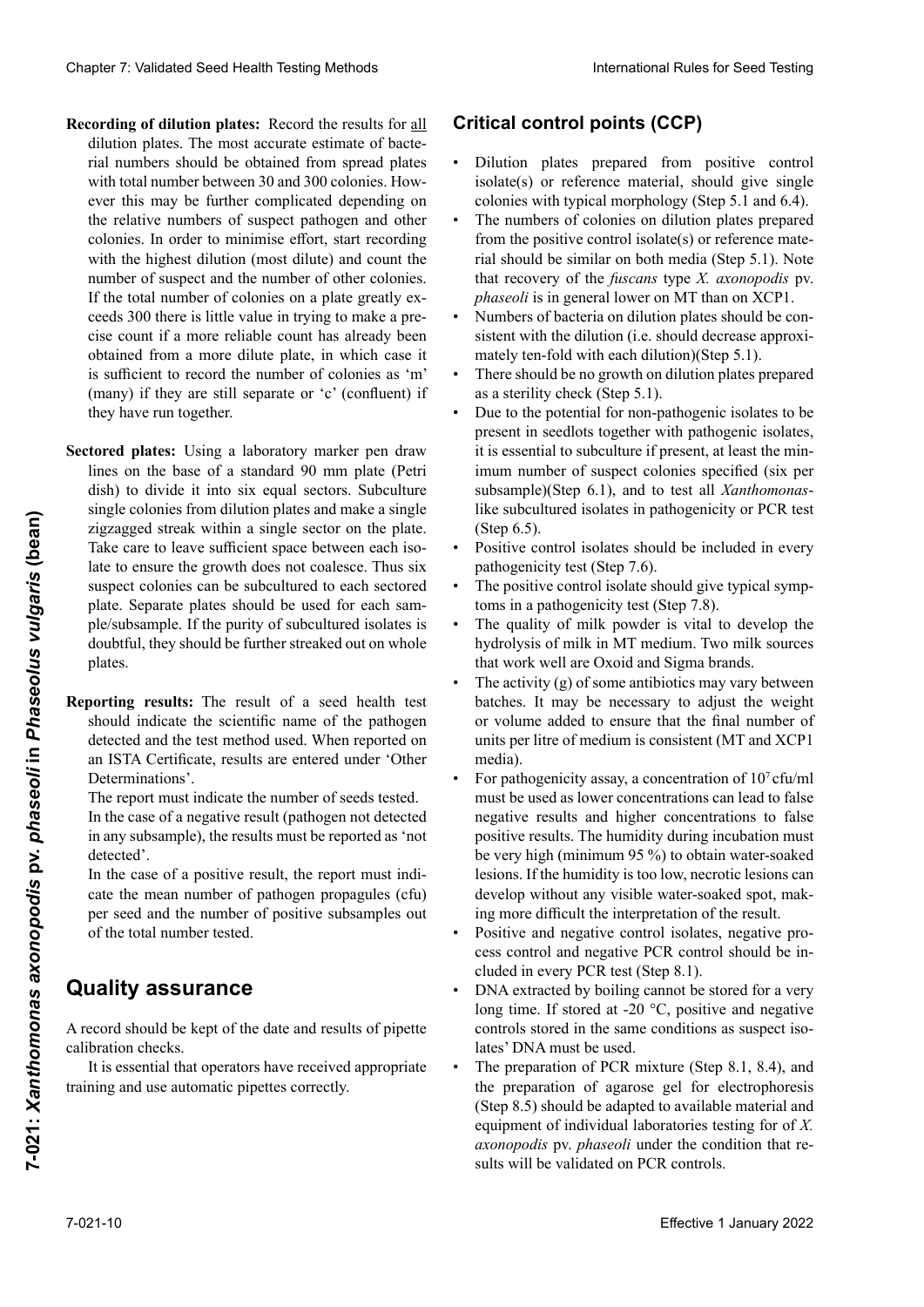# **Medios y soluciones Medien und Lösungen Milieux et solutions Media and solutions**

## **Sterile saline**

(Van Vuurde *et al*., 1989) (van Vuurde *et al.*, 1989) (van Vuurde *et al.*, 1989)

**Sodium chloride (NaCl):** 8.5 g **Distilled/deionised water:** 1000 ml

#### **Preparación Préparation Preparation** 1. Einwiegen aller Komponenten in ein geeignetes

- 1. Weigh out all ingredients into a suitable container.
- 2. Add 1000 ml of distilled/deionised water.
- 2. The roso in or ensured doomsel water.<br>3. Dissolve and dispense into final containers.
- 3. Bissorve and dispense mix mid conditions.<br>4. Autoclave at 121 °C, 15 p.s.i. for 15 min.
- $5.$  Para orte ativa de semillas, agregar 10,2 millares, agregar o semillas, agregar o semillas, agregar o semillas, agregar o semillares e un control de semillares e un control de semillares e un control de semillares e TVE CATACTERIL CATALOGUES, and 0.2 h  $\sigma$ . For extraction of secus, and 0.2 nm of sterile  $\frac{1}{20}$  Figure 1,000 ml sterilen 1,000 ml sterilen 1,000 ml sterilen 1,000 ml sterilen 1,000 ml sterilen 1,000 ml sterilen 1,000 ml sterilen 1,000 ml sterilen 1,000 ml sterilen 1,000 ml sterilen 1,000 ml sterilen 1,000 5. For extraction of seeds, add  $0.2$  ml of sterile Tween<sup>™</sup> 20 per 1000 ml.

#### **Almacenaje Stockage Storage**

Siempre que los recipientes estén herméticamente cerra-Provided containers are tightly closed, may be stored for several months before use. **Lagerung** Si des récipients sont bien fermés, la solution saline stérile Provided containers are tightly closed, may be stored for

#### Milk Tween™ agar medium **Milieu agar MT (Milk Tween™) Milk Tween™ agar medium**

(adapted from Goszczynska & Serfontein, 1998)

**Proteose peptone no. 3:** 10.0 g **Protectle Example 10,0 g Tyrosine:** 0.5 g **Tirosina:** 0,5 g **Tyrosin:** 0,5 g **Eau distillée/désionisée :** 500 ml **Agar:** 15.0 g Distilled/deionised water: 500 ml **Proteose peptone** n**o. 3 :** 10,0 g **Section A** International Rule International Rules for Seed Testing Chapter 2: Validated Seed Testing Chapter 7: Validated Seed Testing Chapter 7: Validated Seed Testing Chapter 7: Validated Seed Testing Chapter 2: Validated Seed Tes

**Distilled/deionised water:** 500 ml **Skim milk powder (Oxoid, Sigma) CCP:** 10.0 g **Latter (Oxonomia) Execution B** 

**Section C Abschnitt C Tween™ 80:** 10,0 ml **Tween™ 80:** 10.0 ml **Section D**

**Section D Nystatin<sup>a</sup>:** 40 mg (1 ml) **Cephalexin<sup>b</sup>:** 80 mg (1 ml) **Vancomycin<sup>c</sup>:** 10 mg (1 ml)

seulement (CCP). a-c Added after autoclaving. Antibiotic amounts for guidance only  $(CCP)$ .

- <sup>a</sup> Dissolve 400 mg nystatin in 10 ml 70 % ethanol.
- <sup>b</sup> Dissolve 800 mg cephalexin in 10 ml 70 % ethanol.
- $\textdegree$  Dissolve 100 mg vancomycin in 10 ml 70 % ethanol.

Filter sterilise when antibiotics are dissolved in water rather than 70 % ethanol. rather than 70 % ethanol.

Note: Cycloheximide can be used as an alternative for imide in 10 ml 70 % ethanol, add 1 ml to cool medium. nystatin to control fungi. Dissolve 500 mg of cyclohex-

#### **Disolver 800 mg de cefalexina en 10 million**  $\mathbf{1}$  $\mathbf{L}$ **Préparation Preparation**

- Esterilizar mediante filtración cuando los antibióticos se 1. Peser tous les ingrédients de la section A dans un réci-container. en von 10 mai in 10 mai in 10 mai 10 minutes en la container.<br>
2. Add 500 ml of distilled/deionised water. 1. Weigh out all ingredients in section A into a suitable
- 
- 2. Alia 500 ml d'aliance actomisée water.<br>3. Dissolve ingredients.
- 3. Dissouve ingredients.<br>4. La ciclomate container dissolve clum mills noveder in  $\frac{1}{200}$  and  $\frac{1}{2}$  in the separate container, dissolver skill limits powder in wenn die Antibiotika in Wasser statt in Wassert in Wassert in Wassert in Wassert 70-proximity in Wassert 70-proximity in the contract in the contract of the contract of the contract of the contract of the contract of the c  $\frac{1}{200}$  gelöst werden, dissolve skill link pow 3. Dissouve ingrédients.<br>4. In a separate container, dissolve skim milk powder in 4. Dans un récipient séparé dans le lait en poudre dans 500 ml distillée/désionised water.
- 500 m distince deformed water.<br>5. Separately prepare 10 ml Tween<sup>TM</sup> 80.
- gar 1 march 10 ml ale volton.<br>C<sub>o</sub> Cyclotti rately at  $121 \text{ °C}$ ,  $15 \text{ p.s.}$ i. for  $15 \text{ min}$ .  $\frac{1}{2}$  stems preparations from section A, skill fillik soo. Sterilise préparations from section A, skilli fillik so-<br>lution (section B) and Tween™ 80 (section C) sepa-5. Separatry prépare 10 ml i ween ∞ 80.<br>5. Sterilise preparations from section A, skim milk so-
- add sterilised skim milk preparation and sterilised Tween™ 80 to sterilised ingredients in section A. 7. After sterilisation, of all components aseptically
- 8. Prepare antibiotic solutions (section D).
- 9. Allow medium to cool to approximately 50 °C and add antibiotics.
- 10. Mix gently to avoid air bubbles and pour plates 22 ml per 90 mm plate.
- 11. Leave plates to dry in laminar flow bench or similar before use.

## 7. Después de la esterilización de todos los componen-6. Sterilisieren der hergestellten Lösung aus Abschnitt **Storage**

Store prepared plates inverted in polythene bags at 4–8 °C and use within two weeks of preparation to ensure activity of antibiotics. 9. Dejar enfriar el medio a aproximadamente 50 °C y polythène à 4–8 °C et utiliser dans un délai de 2 semaines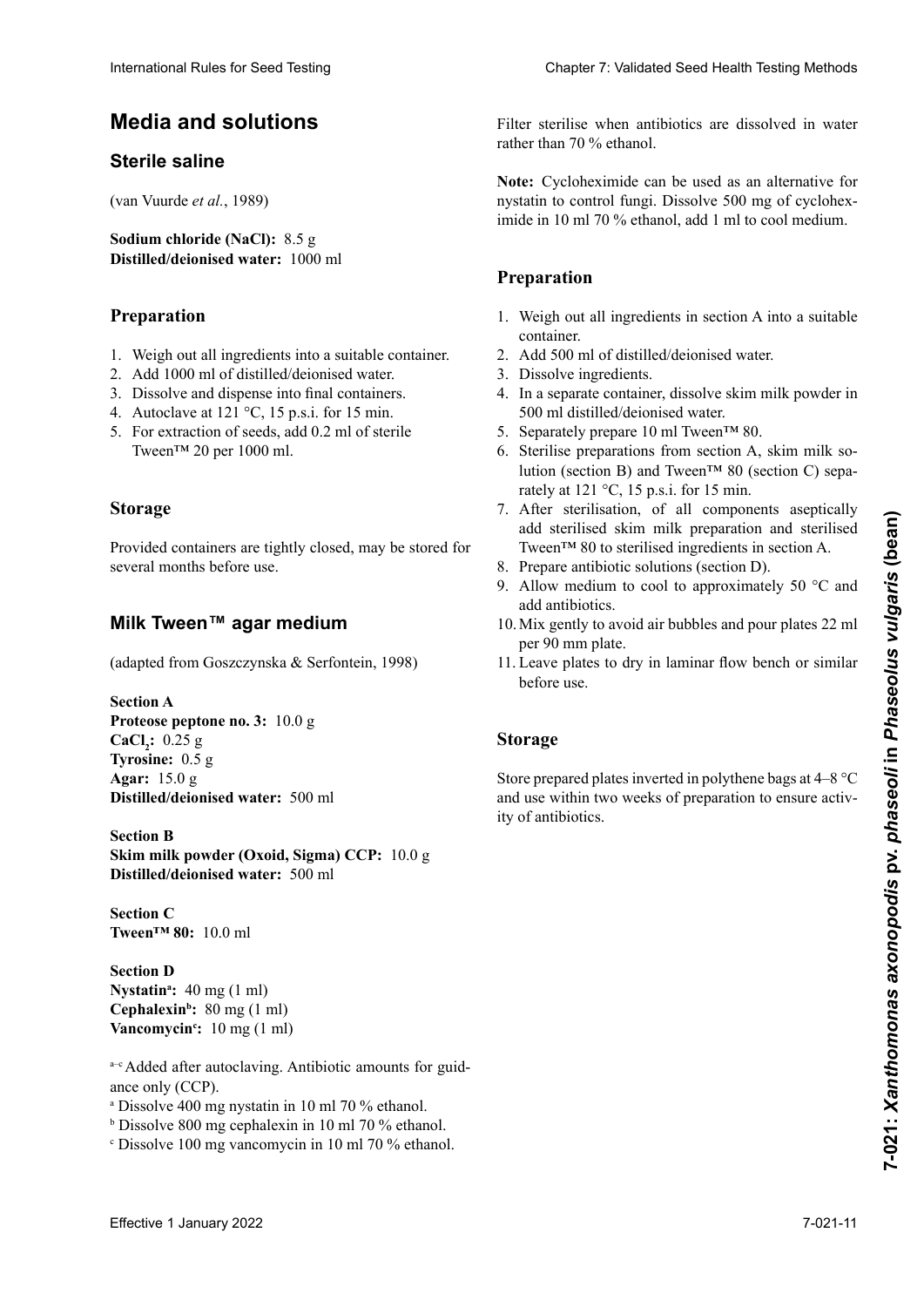## **Medio XCP1 XCP1-Medium Milieu XCP1 XCP1 medium**

(adapted from McGuire *et al.*, 1986)

### **Abschnitt A Section A Section A**

**Sección A KBr:** 10,0 g **KBr :** 10,0 g **KBr:** 10.0 g  $\text{CaCl}_2$ : 0.25 g **Soluble potato starch:** 10.0 g **Almidón soluble de papa:** 10,0 g **Pepton:** 10,0 g **Peptone:** 10,0 g **Peptone:** 10.0 g **Peptona:** 10,0 g **Agar:** 15,0 g **Agar :** 15,0 g **Agar:** 15.0 g **Crystal violet (1 % aqueous):** 0.15 ml **Cristal viele (soulat via 11 million):** 0,15 millionised water: 1000 ml **Agua destilada/desionizada:** 1000 ml Cheater 7. Validiated Seed Teachin Testics (1886)<br>
Scale Theodore crisis above the state of the state of the state of the state of the state of the state of the state of the state of the state of the state of the state of Chever 7 Voltaine See Theolline and was a chevel to each of each of the system and the system of each of the system of the control of the system of the system of the system of the system of the control of the system of th

**Second** B **Abschnitt B Section B Section B Tween™ 80:** 10,0 ml **Tween™ 80 :** 10,0 ml **Tween™ 80:** 10.0 ml

**Section C Cephalex**<br>T **Fluorouracil<sup>c</sup>:**  $3 \text{ mg (1 ml)}$ **Tobramycin<sup>d</sup>:** 0.16 mg (1 ml) **Nystatin<sup>a</sup>:** 40 mg (1 ml) **Cephale is the 10 mg** (1 mi) **Cephalexin<sup>-</sup>:** 10 mg (1 ml) **Cephalexine is 10 mg** (1 mi) **Cephalexin<sup>b</sup>:**  $10 \text{ mg} (1 \text{ ml})$ 

**Fluorouraciloc :** 3 mg (1 ml) <sup>a-a</sup> Added after autoclaving. An a–d Zugabe nach dem Autoklavieren. Mengen sind nur Added after autocl ance only (CCP). Ajouté après autoclavage. Quantités à titre indicatif seua<sup>-d</sup> Added after autoclaving. Antibiotic amounts for guid-

ance only (CCP).<br><sup>a</sup> Dissolve 400 mg nystatin in 10 ml 70 % ethanol.

- <sup>b</sup> Dissolve 100 mg cephalexin in 10 ml 70 % ethanol.
- <sup>b</sup> Dissolve 100 mg cephalexin in 10 ml 70 % ethanol.<br><sup>c</sup> Dissolve 30 mg fluorouracil in 100 ml 70 % ethanol.

<sup>d</sup> Dissolve 16 mg tobramycin in 100 ml 70 % ethanol.

Filter sterilise when antibiotics are dissolved in water rather than 70 % ethanol. ather tha

Note: Cycloheximide can be used as an alternative to nystatin to control fungi. Dissolve 500 mg of cycloheximide in 10 ml 70 % ethanol, add 1 ml to cool medium.

#### 500 mg de cicloheximida en 10 ml de etanol 70 % y agre-**Preparation** a 1 marca 1 marca 1 marca 1 marca 1 marca 1 marca 1 marca 1 marca 1 marca 1 marca 1 marca 1 marca 1 marca 1 ma tatin zur Unterdrückung des Pilzwachstums verwendet werden. Lösen von 500 mg Cycloheximid in 10 ml 70-prozentigen Ethanol. Zugabe von 1 ml je Liter Medium. à la place de la nystatine pour contrôler les champignons. Dissoundre 500 mg de cycloheximide dans 10 ml d'ét<br>Dissou recontrôler les champignons 10 ml d'éthanol de cycloheximide dans 10 ml d'éthanol de cycloheximide dans  $\mathbf{r}$

- 1. Weigh out all ingredients in section A into a suitable container.
- 2. Add 1000 ml of distilled/deionised water.
- 3. Dissolve ingredients.
- 1. Beserve ingrédients.<br>4. Add crystal violet.
- 5. Sterilise  $121 \degree C$ , 15 p.s.i. for 15 min.
- 6. Sterilise 121 °C, 12 p.s.i. for 13 mln.<br>6. Sterilise 10 ml Tween™ 80 separately (section B) at  $121 \degree C$ , 15 p.s.i. for 15 min.
- $\frac{121}{7}$ ,  $\frac{1}{4}$ ,  $\frac{1}{4}$ ,  $\frac{11}{4}$ ,  $\frac{11}{4}$  $\sum_{i=1}^{n}$  Estephicarry and Tween<sup>-15</sup> 80 to ingredient.  $\mathbf{A}$ . Estimates  $\mathbf{A}$  and  $\mathbf{B}$  por separado (secondar do sección de Tween $\mathbf{A}$  $\frac{121}{5}$ ,  $\frac{1}{2}$ ,  $\frac{1}{2}$ ,  $\frac{1}{2}$ ,  $\frac{1}{2}$ ,  $\frac{1}{2}$ ,  $\frac{1}{2}$  $\frac{1}{4}$ . Aseptically and Tween<sup>-22</sup>  $\overline{A}$ .  $\overline{B}$  is the 121 p.s. in fund 121 p.s.i. für 15 min. für 15 min. für 15 min. für 15 min. für 15 min. für 15 min. für 15 min. für 15 min. für 15 min. für 15 min. für 15 min. für 15 min. für 15 min. für 15 min.  $\frac{121}{7}$ ,  $\frac{1}{11}$ ,  $\frac{11}{11}$ 7. Aseptically add Tween™ 80 to ingredients in section  $\mathbf{A}$ . Stériliser 10 ml de Tween $\mathbf{S}$ A.
- Prepare antibiotic solutions. 8. Prepare anubiouc solutions. 8. Prepare antibiotic solutions.
- 9. Allow medium to cool to approximately 50 °C and add antibiotics.
- 10. Mix gently to avoid air bubbles and pour plates (22 ml per 90 mm plate).
- 11. Allow plates to dry in laminar flow bench or similar before use.

#### $S$ forage bolsas de polietileno a 4–8 °C y usar dentro de las dos **Lagerung Storage**

Store prepared plates inverted in polythene hags at  $4-8$  °C. and use within two weeks of preparation to ensure activand also whalif we were separated to ensure all the version of  $P$ . Store prepared plates inverted in polythene bags at  $4-8$  °C<br>and use within two weeks of preparation to ensure activ-

Lepending on the source of starch, prestorage in the Bepending on the source of surveit, presentage in the fácilmente. In Abhängig von der Stärkeheit von der Stärkeher und der Stärkeher von der Stärkeherkunft auf der more easily visible zones of starch hydrolysis. ity of antibiotics.<br>Depending on the source of starch, prestorage in the<br>refrigerator for several days before use may result in

# **Agar yeast dextrose chalk (YDC) Yeast dextrose chalk (YDC) agar**

(Wilson *et al*., 1967) **Hefe-Dextrose-Kalk-Agar-Medium**   $(mison'el, u.$ *al.*, (Wilson *et al.*, 1967)

**Agar (BD Bacto™ Agar):** 15,0 g **Example 10 Bacto<sup>r</sup><sup>M</sup> Agar):** 1: **Yeast extract:** 10.0 g<br>**C**<sub>2</sub> **CO**<sub>3</sub>*C***<sub>1</sub><b>1111200 CaCO<sub>3</sub>** (light powder): 20.0 g **D-Glucose (dextrose):** 20.0 g **Distilled/deionised water:** 1000 ml **BD Bacto™ Agar :** 15,0 g **Agar (BD Bacto™ Agar):** 15.0 g **Effective 1 Contained the control in the control in the control in the control of the control of the control of the control of the control of the control of the control of the control of the control of the control of t** 

## **Preparation**

- 1. Weigh out all ingredients into a suitable oversize container (e.g. 250 ml of medium in a 500 ml bottle/flask) to allow swirling of medium just before pouring.
- 2. Add 1000 ml of distilled/deionised water.
- 3. Steam to dissolve.
- 4. Autoclave at 121 °C, 15 p.s.i. for 15 min.
- 5. Allow medium to cool to approximately 50 °C.
- 6. Swirl to ensure even distribution of CaCO<sub>3</sub> and avoid air bubbles, and pour plates (22 ml per 90 mm plate).
- 7. Leave plates to dry in a laminar flow bench or similar  $\frac{1}{2}$  before use.

#### $\mathbf{u}_{\mathbf{g}}$  $\log$ Storage

Store prepared plates inverted in polythene bags at  $\sigma$ - $\sigma$   $\sigma$ . I repared plates can be stored for several months provided they do not dry out. store préparée praies inverteur in porymene vags at 8–20 °C. Prepared plates can be stored for several months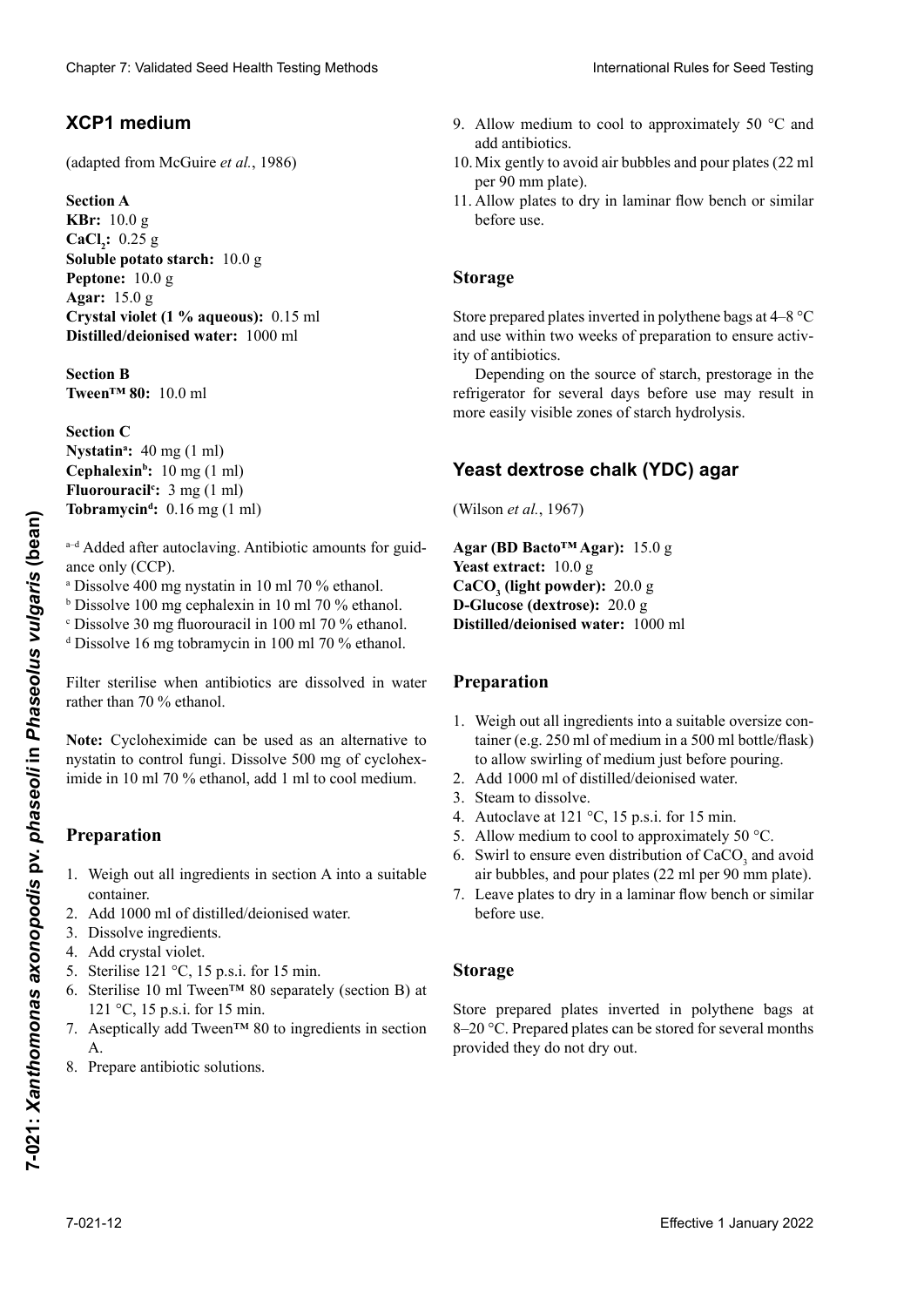## **Example of reaction mixture preparation la reacción de PCR (primers Audy) die PCR (Audy-Primer) réaction PCR (amorces Audy) for PCR (Audy primers)**

| for PCR (Audy primers)                                                                                                                                                                                                                                                                                                                                             |                                                                                                                 |                                                                                                             | <b>Example of reaction mixture preparation</b>                                       |
|--------------------------------------------------------------------------------------------------------------------------------------------------------------------------------------------------------------------------------------------------------------------------------------------------------------------------------------------------------------------|-----------------------------------------------------------------------------------------------------------------|-------------------------------------------------------------------------------------------------------------|--------------------------------------------------------------------------------------|
| Compound<br>Sterile water<br>Promega Go Taq Buffer*<br>dNTP<br>p7X4c<br>p7X4e<br>Go Taq Polymerase<br><b>DNA</b><br>* Concentrated PCR reaction buffer (with MgCl <sub>2</sub> ), from GoTaq<br>DNA polymerase [Promega] (laboratories using a buffer<br>without MgCl <sub>2</sub> will have to add this salt to a final concentra-<br>tion of $1.5 \text{ mM}$ ). | Initial con-<br>centration<br>5x<br>$2.5 \text{ }\mathrm{m}$ M<br>each<br>20 µM<br>$20 \mu M$<br>$5$ U/ $\mu$ I | Final con-<br>centration<br>1x<br>$0.2 \text{ }\mathrm{m}$ M<br>$0.15 \mu M$<br>$0.15 \mu M$<br>$0.02$ U/µl | Volume<br>$(\mu I)$ in<br>$20 \mu$<br>10.02<br>4<br>1.6<br>0.15<br>0.15<br>0.08<br>4 |
| <b>Example for visualisation of PCR</b><br>products<br>Tris acetate EDTA (TAE) Buffer 1×                                                                                                                                                                                                                                                                           |                                                                                                                 |                                                                                                             |                                                                                      |
| Compound                                                                                                                                                                                                                                                                                                                                                           |                                                                                                                 | Amount/l                                                                                                    |                                                                                      |
| Tris acetate EDTA (TAE 50x)                                                                                                                                                                                                                                                                                                                                        |                                                                                                                 | 20 ml                                                                                                       |                                                                                      |
|                                                                                                                                                                                                                                                                                                                                                                    |                                                                                                                 |                                                                                                             |                                                                                      |
| 1.5 % agarose gel for electrophoresis<br>Compound                                                                                                                                                                                                                                                                                                                  | 1 agarose gel<br>$(25 \times 15 \text{ cm})$                                                                    |                                                                                                             | Amount/l                                                                             |
| Tris acetate EDTA (TAE 1x)<br>Agarose                                                                                                                                                                                                                                                                                                                              | 300 ml<br>4.5 <sub>g</sub>                                                                                      |                                                                                                             | 1000 ml<br>15.0 <sub>g</sub>                                                         |
|                                                                                                                                                                                                                                                                                                                                                                    |                                                                                                                 |                                                                                                             |                                                                                      |

## **Ejemplo para visualización de productos Beispiel für die Visualisierung der Exemple de visualisation des produits Example for visualisation of PCR de PCR PCR-Produkte products**

## **Tris acetate EDTA (TAE) Buffer 1×**

| Compound                    | Amount/l         |
|-----------------------------|------------------|
| Tris acetate EDTA (TAE 50x) | $20 \mathrm{ml}$ |
| Distilled/deionised water   | QSP 1000 ml      |

### **Gel de agarosa 1,5 % para electroforesis d'agarose à 1,5 % pour l'électrophorèse 1.5 % agarose gel for electrophoresis**

| Compound                   | 1 agarose gel<br>$(25 \times 15 \text{ cm})$ | Amount/l          |
|----------------------------|----------------------------------------------|-------------------|
| Tris acetate EDTA (TAE 1x) | 300 ml                                       | $1000$ ml         |
| Agarose                    | 4.5 g                                        | 15.0 <sub>q</sub> |

#### **Preparación Préparation PreparationElektrophorese**

- 1. Make sure that the gel tray is clean and dry before use. Use the gel caster. Place the gel comb(s) in position in the gel tray.  $\blacksquare$ 1. Make sure that the gel tray is clean and dry before use. Use the gel caster. Place the gel comb(s) in position in the gel tray.
- 2. Weigh out the desired amount of agarose and place in an Erlenmeyer flask with a measured amount of electrophoresis buffer, e.g. for a 300 ml gel add 4.5 g of agarose and 300 ml of 1× TAE buffer to a 500 ml flask. The larger flask ensures that the agarose will not boil over.
- 3. Dissolve the agarose in a microwave oven. All the grains of agarose should be dissolved and the solution clear. nutzung sauber und trocken ist. Die Benutzung eines eines eines eines eines eines eines eines eines eines eines 3. Dissolve the agarose in a microwave oven. All the grains of agarose should be dissolved and the solution clear.<br>4. Allow the medium to cool down to approx. 60  $\degree$ C and pour the gel caster.
- 4. Allow the medium to cool down to approx. 60 °C and pour the gel caster. pour the gel caster.
- 5. After the gel is completely set, carefully remove the gel comb(s).
- 6. Remove the gels and place them in the electrophoresis  $\frac{1}{2}$  unit. den 4,5 g Agarose und 300 ml 1 x TaE-Puffer in einen 1 x TaE-Puffer in einen 1 x TaE-Puffer in einen 1 x TaE- $2.5$  unit. unit.
- 7. The same electrophoresis buffer used in the gel must also be used for the running buffer. also be used for the running buffer.